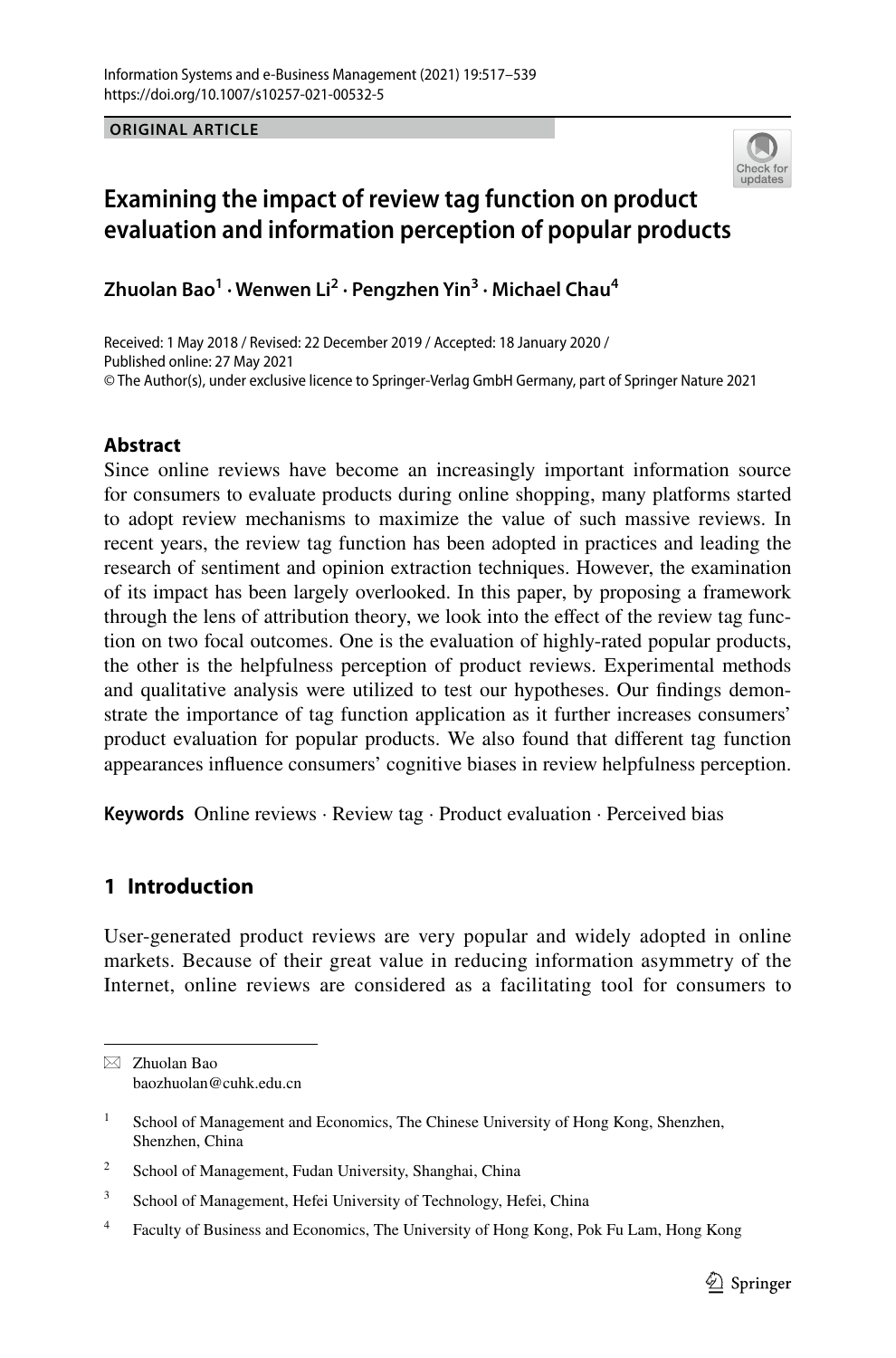make purchase decision (Mudambi and Schuff [2010](#page-21-0); Dimoka et al. [2012;](#page-21-1) Dellarocas [2003\)](#page-20-0). Hence, the impact of online reviews is increasingly important and has been intensively investigated by researchers (Lu et al. [2013;](#page-21-2) Forman et al. [2008;](#page-21-3) Yin et al. [2016](#page-22-0)).

Many research focuses on the role of product's average review ratings, as it serves as a salient signal for potential consumers to learn about the product (Sun [2012\)](#page-22-1). Prior research have found the impact of product ratings on consumers' perceptual and behavioral outcomes in the shopping process, such as product evaluation, sales, consumer revisit intention, and perception of product review information (Lu et al. [2013;](#page-21-2) Ba and Pavlou [2002;](#page-20-1) Yin et al. [2016;](#page-22-0) Yan et al. [2015](#page-22-2)).

However, for consumers, the mere average rating information might not suffce. The plenty of information embedded in review content is also important in providing consumers with diferent opinions on the product (Archak et al. [2011](#page-20-2)). To assist consumers in reading the massive review content, market platforms introduce new mechanisms to help them identify the most important or valuable information (Chen et al. [2017](#page-20-3); Mudambi and Schuff [2010\)](#page-21-0).

The automatic review tagging system is one of such attempts. The automatic tagging system utilizes and extracts the content of consumer reviews to automatically generate products' feature-related tags using text-mining technologies. In current practices, both TripAdvisor.com and Tmall.com have been presenting the most frequently mentioned review content on top of all the reviews. While TripAdvisor only shows the tag label (shown in Fig. [1](#page-1-0)), i.e., the most frequent features that people comment on, Tmall displays the tag labels, the number of mentions, as well as the corresponding sentiment using diferent colors (shown in Fig. [2\)](#page-2-0).

Thus, besides an average rating, the tags derived from review content also facilitate consumers to instantly grasp the keywords, or collective opinions from prior consumers. However, as most prior research has focused on examining the impact of review rating on consumers' product evaluation or information perception (Sun [2012](#page-22-1); Pan and Zhang [2011](#page-21-4); Yin et al. [2016](#page-22-0)), little is known about how the review tag function would matter.



### 2,041 Reviews from our TripAdvisor Community

<span id="page-1-0"></span>**Fig. 1** Review tag function on TripAdvisor.com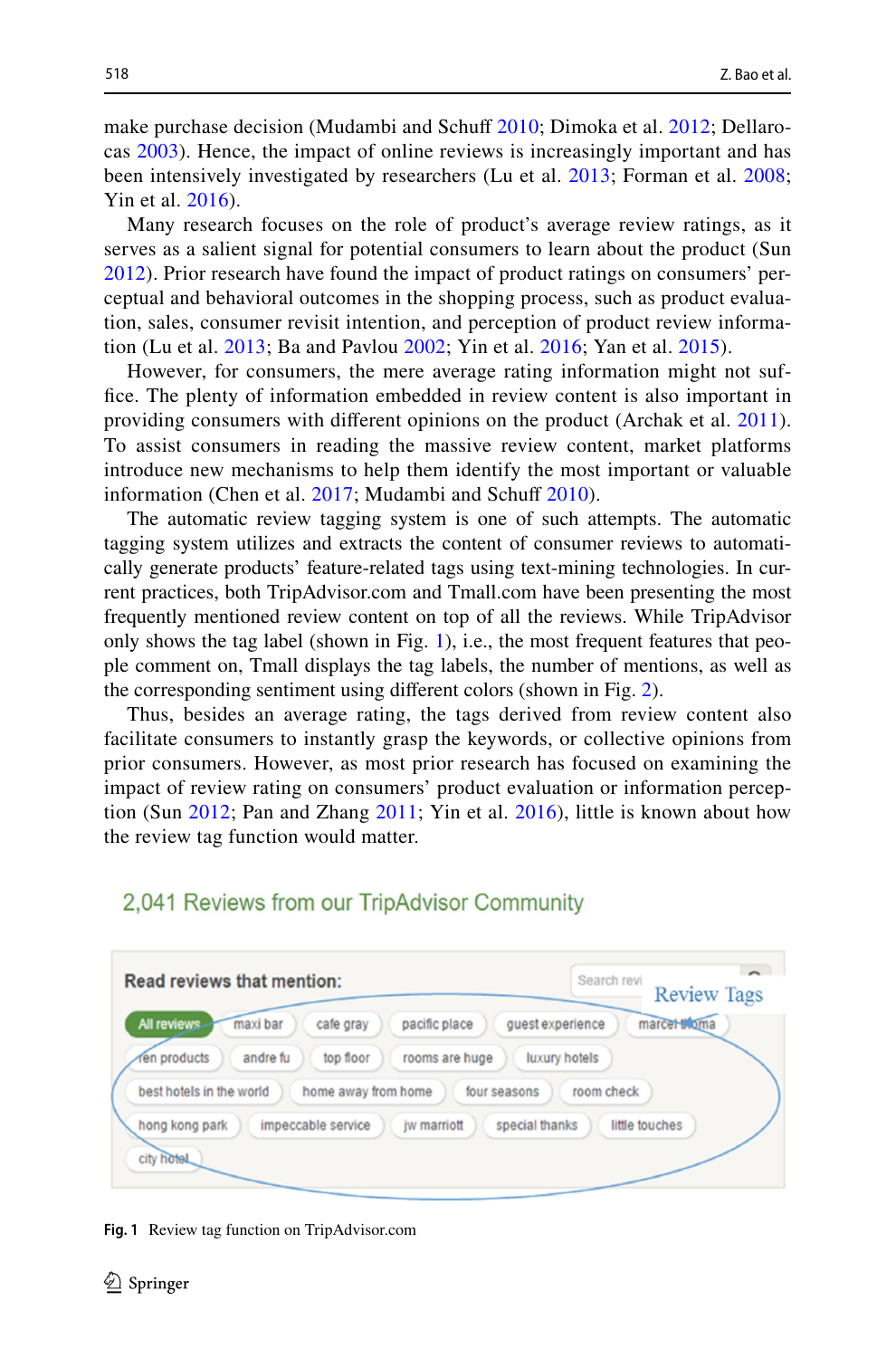| <b>Average Review Rating</b> | <b>Review Volume</b>                                 |                    |
|------------------------------|------------------------------------------------------|--------------------|
| 商品详情                         | 累计评价 15042                                           | <b>Review Tags</b> |
| 与描述相符                        | 大<br>宝贝不错(190)<br>很便宜(111)<br>物流快(133)<br>包装不错(96)   | 质量好(67)            |
|                              | i<br>B<br>印刷清晰(64)<br>正版(56)<br>纸质不错(50)<br>纸质一般(37) | 宝贝一般(24)           |

<span id="page-2-0"></span>**Fig. 2** Review tag function on Tmall.com

To understand the role of the review tag function, an intuitive starting point is to learn how the function is applied. The review tag function is mostly used for popular products (Hu and Liu [2004](#page-21-5)) because of two reasons. First, only sufficient texts could aford a basis for extracting tags. For an unpopular product, its number of reviews could be too small to produce tags. Second, reviews for hot-pick products are often too numerous to be processed by humans in an efective way. For such products, the tag function could also bring the most benefts for their potential consumers.

Our research questions rise natually from the above discussions. From a practical aspect, for a highly-rated popular product, its high rating might have already brought a positive impact on consumers' perception towards the product and its reviews. It would be beneficial for managers or sellers to understand how the review tag function would infuence their potential consumers in evaluating the product. In particular, in this study, we aim at answering the following two questions. First, will the tag function infuence consumers' evaluation towards highly-rated popular products? Second, will the presented tags infuence consumers' perception towards product reviews?

To answer the questions, we tested our hypotheses by utilizing online experiments using mock product webpages. By assigning respondents to conditions of diferent tag function settings, we collected data on their responses of product evaluation and review perception. We also conducted focus group to further analyze the process of consumers' product evaluation and review perception. Our fndings revealed that, tag function adoption increase the consumers' evaluation towards a product. Meanwhile, we found that people would prefer negative reviews for a popular product when all its tags appear positive, while people's preference for positive reviews does not change by the adoption of tag function.

The remaining part of the paper is arranged as follow. We frst introduce the current usage of the review tag function based on data collected from Tmall.com, and present our theory background. After we propose our hypotheses on the impact of the review tag function, we present our experiment process and analysis, which is followed by the process and analysis of our focus group. In the last section, we discuss the contributions and limitations of the research.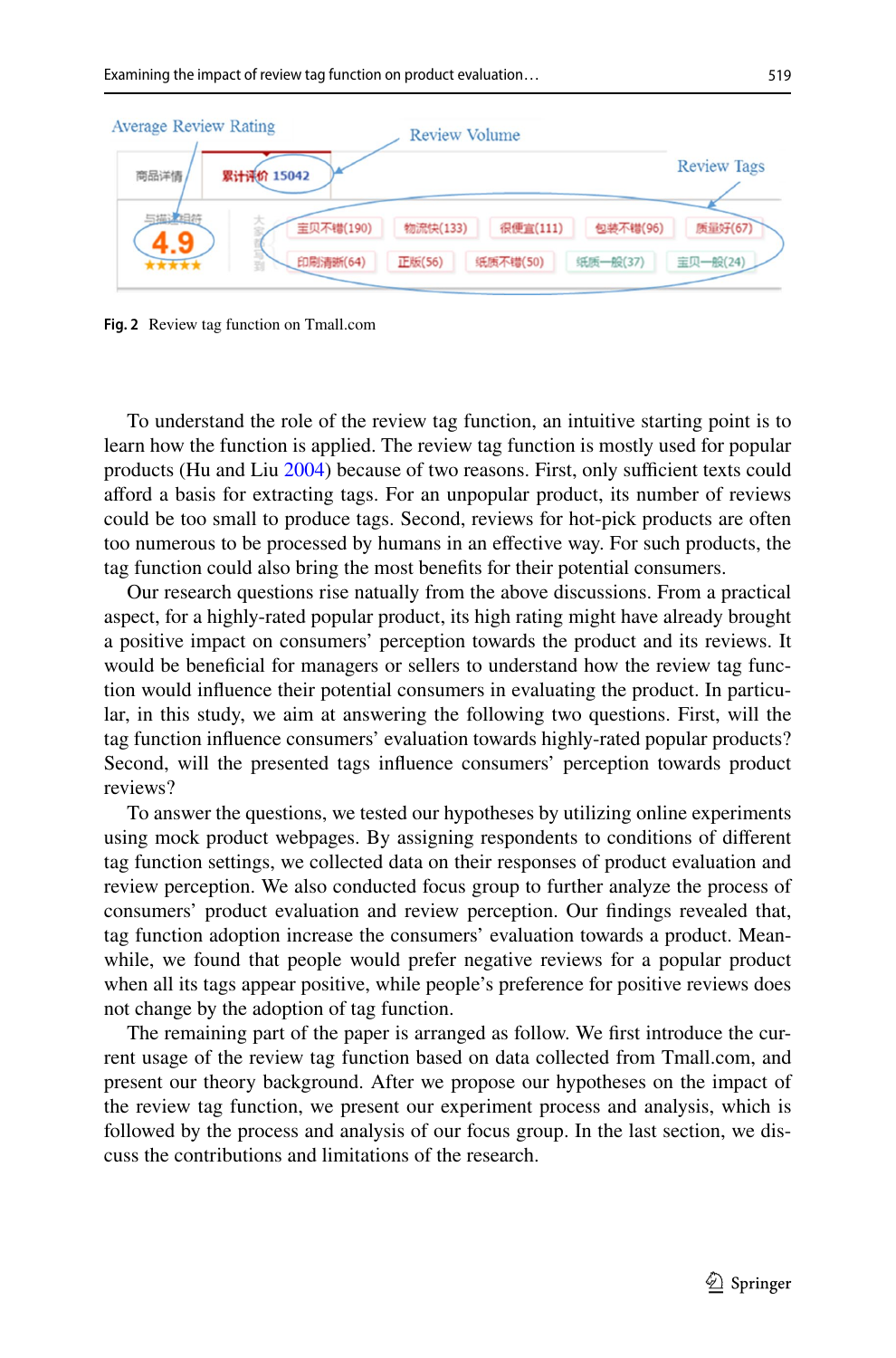### **2 Research background**

### **2.1 Review tag function**

Archak et al. ([2011](#page-20-2)) described a simple version of a tag-generating tool. The taggeneration process includes and is not limited to feature extraction, sentiment classifcation and text summarization based on reviews (Hu and Liu [2004](#page-21-5)). As a result, a set of noun phrases and the respective sentiment are produced, which corresponds to product features and their evaluation.

Tag function could be presented with diferent appearances. We take the current tag function on Tmall.com as our target prototype. Emerged from Taobao. com, Tmall.com focuses on B2C transactions and provides higher quality and compliances. Current practice in Tmall.com limits the total number of review tags to ten, so that the function at most displays the top ten features and their sentiment according to the feature frequency ranking. On Tmall.com, the positive tags are presented in red color and negative tags are in green color. Both types of tags display the frequency of the features being mentioned in reviews. And normally on Tmall.com, if there are negative tags, they are often placed after all other positive tags, being less noticeable.

To obtain a direct understanding of the review tag function for popular products on Tmall.com, we selected products from diferent categories and gave an overview of the tag function usage on Tmall.com. We used the name of each product category as keyword and randomly selected ten products for each keyword from the top 100 most-sold items in the search results. We collected their price, sales, promotion, tag function usage information and review information from their pages.

In total, we collected information for 340 popular products, and around 67% (228 out of 340) of them were using the tag function. Table [1](#page-4-0) shows the descriptive statistics of the collected data. For those using the tag function, the average number of tags is 9.57. The average numbers of positive and negative tags are 8.12 and 1.45 repectively, which partially supported that negative reviews are much fewer than positive ones (Dellarocas [2003;](#page-20-0) Hu et al. [2017\)](#page-21-6).

As shown, some of the features showed diferences between the two subsamples, with tag function and without tag function. We performed t-tests and found that the average review rating in Subsample 1 is signifcantly higher than the rating in Subsample 2 (M =4.812 vs 4.598, t (338)=3.19, *p*=0.0015). Also, the average ratings for Subsample 1 products are above 4.4, indicating that products using the tag function are highly rated.

In Subsample 1, price is marginally lower than the price in Subsample 2 (M =223.522 vs 376.267, t(338)=1.95, *p*=0.052). The sales and the number of reviews did not show signifcant diferences across the two subsamples.

With the above being shown, we identify a typical appearance of the review tag function for popular products on Tmall.com. The typical appearance consists of nine or ten tags, including one or two negative tags and eight or nine positive tags. Figure [3](#page-5-0) depicts a sample of typical tag function appearance on Tmall.com, which includes nine positive tags and one negative tag.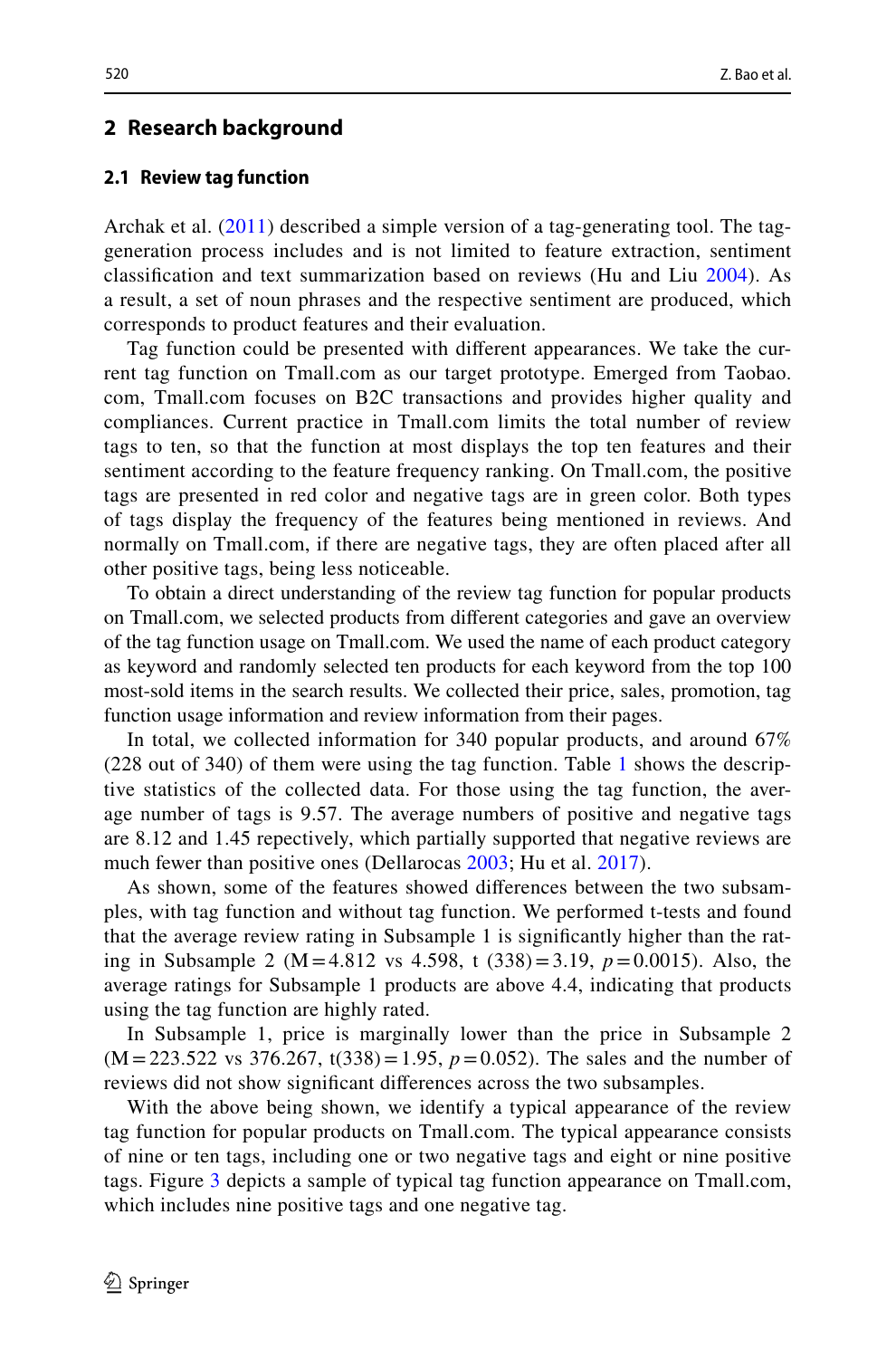| Mean<br>Product features           |           | Subsample 1: with Tag function |         |         |                 | Subsample 2: without Tag function |               |               |               |
|------------------------------------|-----------|--------------------------------|---------|---------|-----------------|-----------------------------------|---------------|---------------|---------------|
|                                    |           | Std. Dev                       | Min<br> | Max     |                 | Mean                              | Std. Dev      | Min           | Max           |
| 228                                | 223.52    | 618.17                         | 0.43    | 5,299   | $\overline{12}$ | 376.27                            | 789.18        |               | 3,999         |
| 228<br>Sales                       | 16,953.61 | 23,516.47                      |         | 160,436 |                 | 13,301.85                         | 25,433.46     |               | 115,150       |
| 228<br>No of reviews               | 51,860.64 | 84,039.34                      |         | 480,625 | 12              | 39,075.18                         | 78,821.53     |               | 410,389       |
| 4.81<br>228<br>Average rating      |           | 0.08                           | 4.40    |         |                 | 4.60                              | 1.01          |               |               |
| 9.57<br>228<br>No of Tags          |           | 1.85                           |         |         | $\overline{12}$ | n/a                               | a/a           | n/a           | n/a           |
| 8.12<br>228<br>No of Positive Tags |           | 0.65                           |         |         | $\overline{12}$ | $\frac{a}{a}$                     | $\frac{a}{a}$ | $\frac{a}{2}$ | $\frac{a}{a}$ |
| 1.45<br>228<br># of Negative Tags  |           | 0.93                           |         |         | 12              | $\mathbf{u}$                      | $\frac{1}{4}$ | n/a           | $\frac{1}{a}$ |

<span id="page-4-0"></span>

| î<br>I                               |
|--------------------------------------|
| ı<br>l                               |
|                                      |
| きく くそくこう ちくさく<br>֠                   |
| l<br>١                               |
| $+74.000 + 0.0000 + 0.0000 + 0.0000$ |
|                                      |
| ł                                    |
| í<br>۱<br>í<br>ļ                     |
| đ                                    |
|                                      |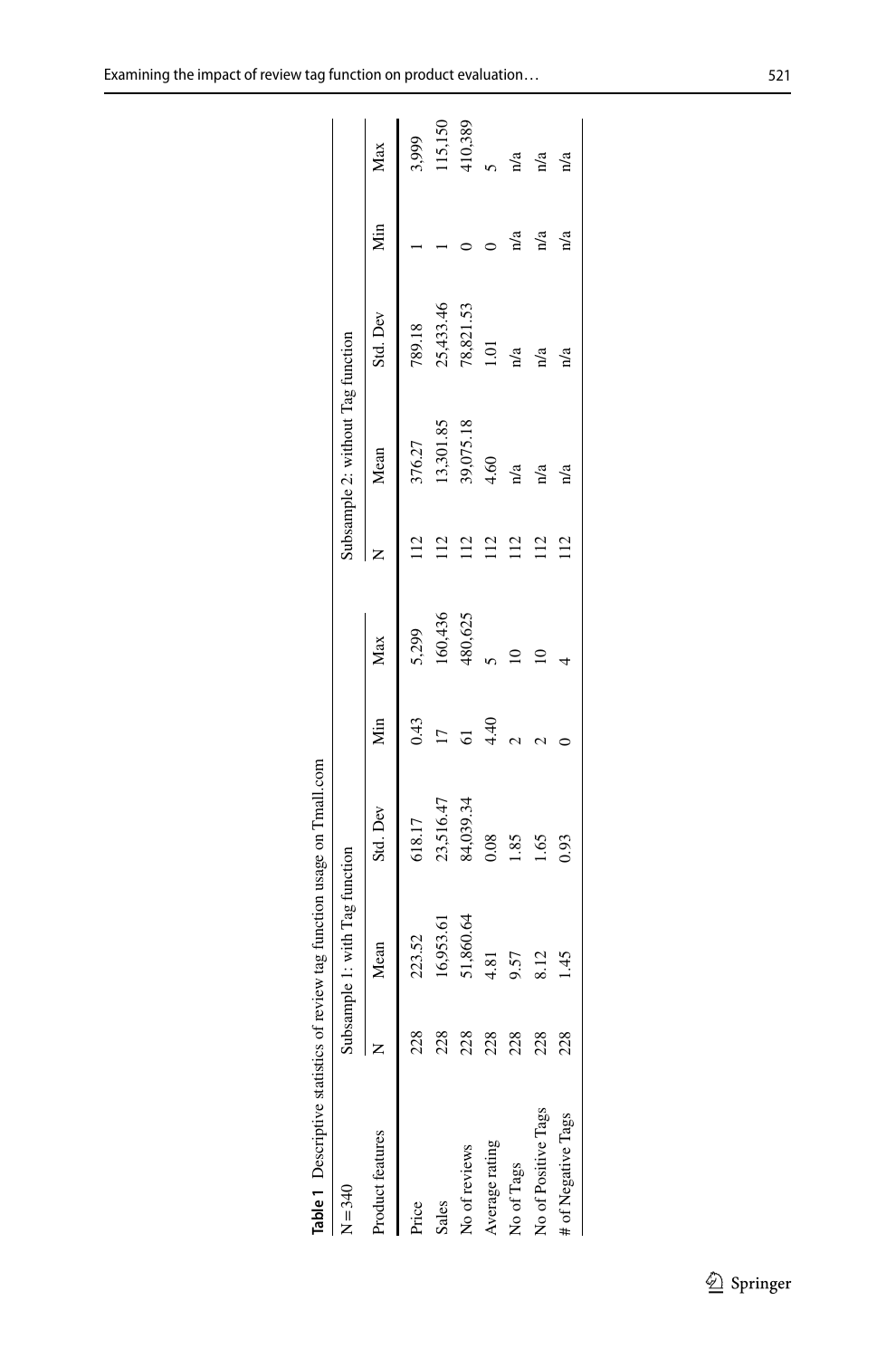| 商品详情         | 规格参数  | 累计评价 2890  |                                       |
|--------------|-------|------------|---------------------------------------|
| 与描述相符<br>4.8 |       | 服务态度好(389) | 运行速度快(283)<br>外观很美(281)<br>游戏娱乐不错(95) |
| *****        | 大家都写到 | 屏幕效果好(80)  | 键盘效果好(48)<br>散热很棒(70)<br>包装挺好(77)     |
|              |       | 客服互动好(36)  | 服务不好(28)                              |

<span id="page-5-0"></span>**Fig. 3** Typical tag appearance on Tmall.com

For popular products, an all-positive appearance of the review tag function provides a strong support to the product from prior buyers, which intuitively could be an ideal situation for sellers to promote their products. Therefore, besides a typical review tag appearance, we are also interested in the all-positive appearance, so that to understand their diference in afecting consumers' perceptions towards the product as well as its reviews.

### **2.2 Attribution theory**

Attribution theory was developed in the feld of social psychology for understanding how people perceive and evaluate the behaviors of others (Heider [1958](#page-21-7)). Attribution refers to the perception or the inference of cause. Attribution research is concerned with all aspects of causal inferences.

There are three assumptions in the theory (Försterling [1986\)](#page-21-8). The frst one is that people interpret behavior in terms of its causes and that these interpretations play an important role in determining reactions to the behavior (Kelley and Michela [1980;](#page-21-9) Heider [1958](#page-21-7)). The second assumption is that people are generally motivated to gain a realistic understanding of the causes that have led to diferent events in their personal domain (Heider [1958\)](#page-21-7). Third, it is assumed that a causal understanding serves the function of attaining personal goals and survival (Kelley [1987\)](#page-21-10).

At frst, when Heider proposed the attribution theory in his book (Heider [1958\)](#page-21-7), he distinguished causes of actions into two basic types, personal or internal causes, and situational or external causes. For example, if Tom recommends a movie to others, his action might be due to his internal taste for this movie, or to other external factors, e.g. every audience of the movie on that day is given a voucher.

Later, Kelley extended and elaborated on how individuals infer causes (Kelley [1967](#page-21-11), [1973\)](#page-21-12). According to his topology of person–stimulus–circumstances, general attributions could be made to the person (Tom's taste for the movie), the stimulus (the movie quality), and circumstances (special gifts for the audiences).

Information is used to facilitate an observer's attribution of a behavior. One important piece of information is consensus information. Kelley ([1973\)](#page-21-12) proposed that when people make attribution to an actor's behavior, they would take into consideration how others behave in the same situation. The term, consensus information, is used to refer to the way in which other people respond to the stimulus. Take Tom's recommending the movie as an example. If everyone who has watched the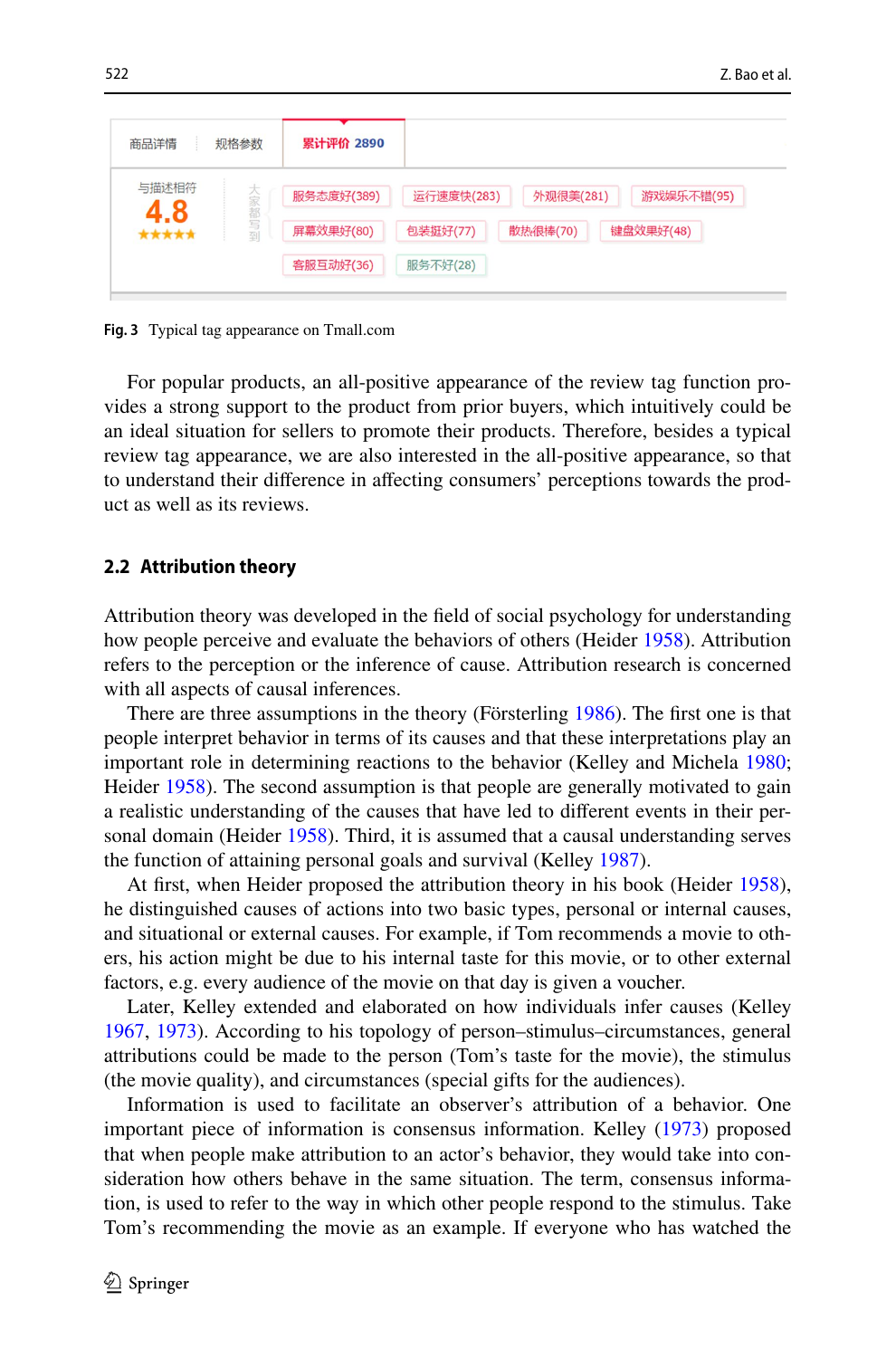movie recommends it, we would observe high consensus. So, when most others behave in a similar way to Tom, i.e., there is high consensus, we, as observers, tend to attribute to product-related causes, which are external to Tom. But as consensus decreases, our attribution would be more internal to him (McGill [1989](#page-21-13)).

The impact of consensus varies with a number of mediating factors, such as the salience of the consensus, representativeness of the sample, relevance of the consensus and so on (Kassin [1979\)](#page-21-14). Among them, sample representativeness seems to be of greater importance. As noted in Kassin ([1979\)](#page-21-14), one of the most severe limitations of consensus is that, the consensus is based on the observation of a limited sample. The consensus utilization requires observers' beliefs in the sample representativeness (Wells and Harvey [1977](#page-22-3)), otherwise, the validity of consensus would be violated.

### **3 Hypotheses development**

The theoretical development of attribution theory had enabled consumer research to explore a variety of studies, specifcally the research line which examines the process by which individuals assign causal agency to outcomes experienced by others in online reviews (He and Bond [2015](#page-21-15); Sun [2012\)](#page-22-1).

When making an online purchase decision, individuals would observe others' product experience expressed in reviews. Online review context readily fts into the principle proposed by Kelley under the assumption that consumers interpret a distribution of review assessment to understand the possible outcomes that they may experience in the product purchase situation (He and Bond [2015](#page-21-15)). When processing the review information, they would attribute the review content to either productrelated features or reviewers' characteristics. To avoid potential loss in their purchase decision, consumers tend to seek for options with favorable and critical consensus from others.

There have been studies using attribution theory within the context. For example, Chen and Lurie ([2013\)](#page-20-4) studied the efect of temporary contiguity on reviews' causal attribution. They found that when reviews' writing closely follows consumption, positive reviews would be more attributed to products and hence be more valued. In examining the review dispersion, He and Bond ([2015\)](#page-21-15) found that consumers taste similarity moderates the relationship between review dispersion and the attribution to reviewers.

In online markets, potential consumers obtain consensus on product evaluation from two sources, the overall rating and the summarized review tags. The overall rating represents the average numeric evaluation towards the product, refecting a simple holistic assessment of the product. As for review tags, each of the tags represents a set of product-related features and the respective sentiment, either positive or negative. Since review tags demonstrate positive or negative evaluation of the most frequent features, they can also be regarded as consensus information. Hence the dispersion in review tags' positivity/negativity indicates the strength of the consensus opinions on various attributes.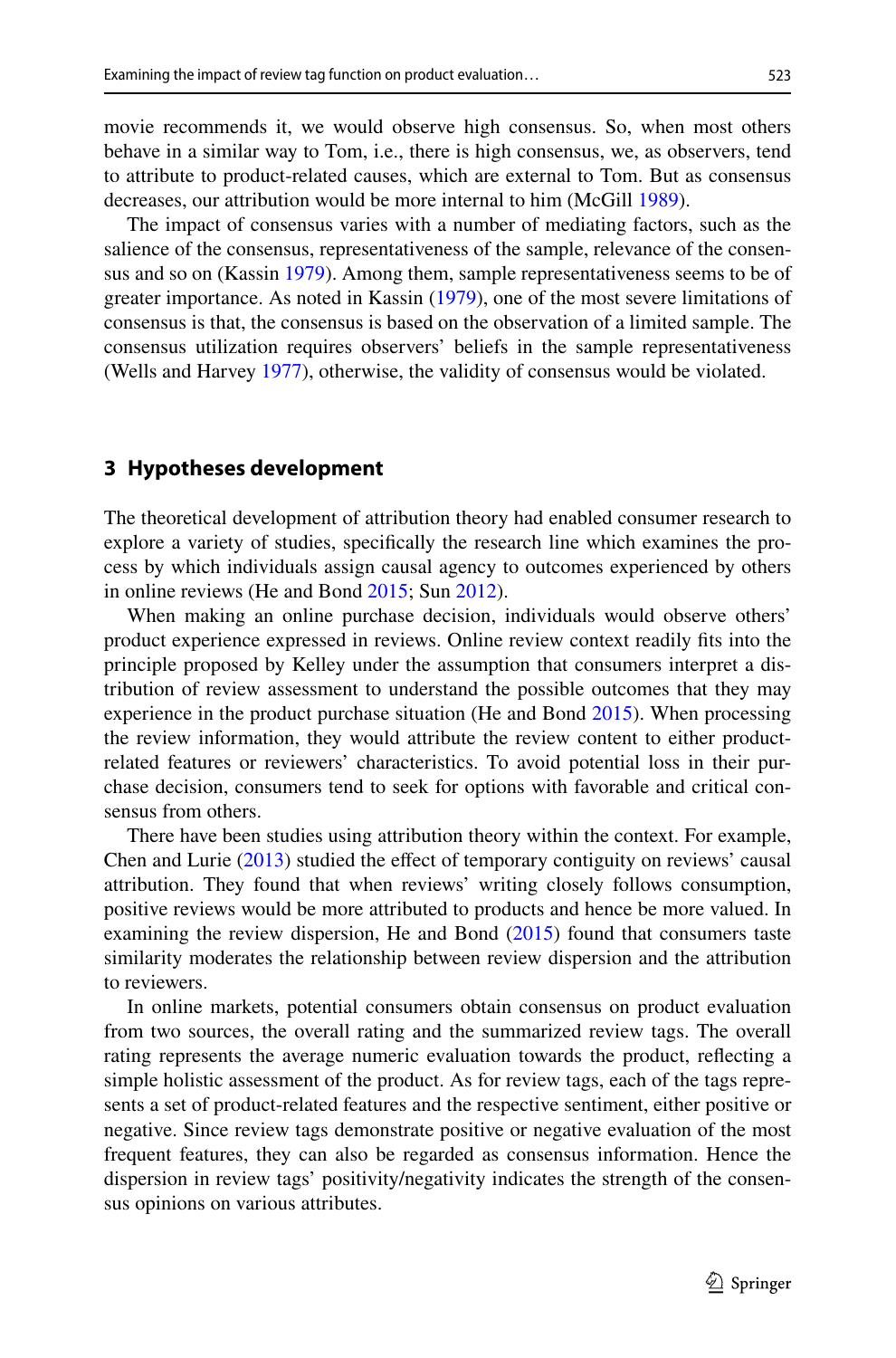According to the attribution theory, the consensus information afords a basis for confdence in one's judgment (Kelley [1973\)](#page-21-12). If a product has a high rating, potential consumers tend to attribute the consensus to product-related causes, prevailing confdence in a positive product evaluation (Qiu and Li [2010](#page-21-16)).

Similarily, if a popular product is shown with all-positive tags or typical tag appearance, the dominant positive consensus would be further strengthened, yielding a higher evaluation towards the product comparing to the situation when only overall rating is shown. Therefore, we hypothesize the following.

<span id="page-7-0"></span>**Hypothesis 1** When the highly-rated popular product is shown with all-positive tags or typical tag appearance, consumers' product evelauation is more likely to be higher comparing to when there is no tag function.

Other than afecting product evaluation, the presence of the review tag function could also infuence consumers' utilizing review information.

For review systems without tag function, consensus comes from the overall rating information. Suppose a popular product is highly-rated, its high overall rating could result in consumers' tendency of favoring positive reviews, as positive reviews are more likely to be attributed to product-related causes. On the other hand, a consumer might tend to attribute negative reviews to reviewer-attributed causes, and perceive them as less helpful in refecting the product's true evaluation. Therefore, a positive bias could be yielded.

For review system with tag function, besides a high rating, all tags for a product are positive, hence consumers' preference for positive reviews would be further strengthened due to the more salient positive consensus. In terms of the negative reviews, since negative evaluation is not included in consensus information, consumers tend to regard negative reviews as attributable to reviewers and perceive them as less helpful. We hypothesize the following.

**Hypothesis 2a** When a highly-rated popular product is shown with all positive tags, consumers are more likely to perceive positive reviews as helpful comparing to when there is no tag function.

**Hypothesis 2b** When a highly-rated popular product is shown with all positive tags, consumers are less likely to perceive negative reviews as helpful comparing to when there is no tag function.

However, the above discussion for all-positive situation neglects the role of the consensus' perceived validity (Wells and Harvey [1977](#page-22-3)). When a product is shown with only positive tags, potential consumers would assume the consensus sample to be positively biased. In such cases, the efect of high positive consensus might perish. Consumers might be willing to obtain negative opinions of the product, so as to acquire more non-biased views derived from product-related refection. Therefore, a negativity bias in reviews could emerge for popular products with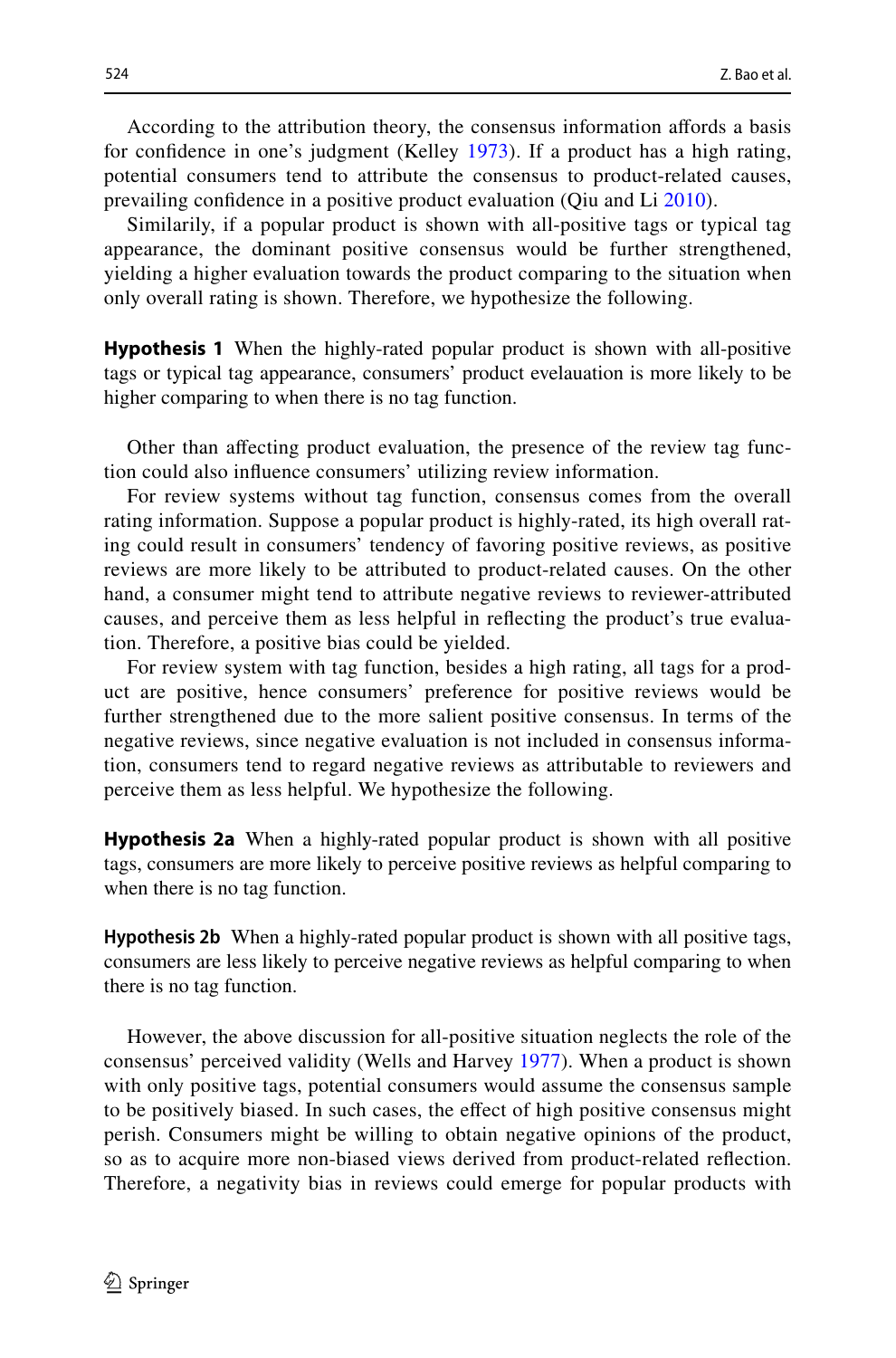all-positive tag function appearance. So, contradicting Hypothesis 2b, we also hypothesize the following.

**Hypothesis 2c** When a highly-rated popular product is shown with all positive tags, consumers are more likely to perceive negative reviews as helpful comparing to when there is no tag function.

Diferent from all-positive tag appearance, a typical tag appearance might draw consumers' attention to the negative tag and lessen their confdence in the high product evaluation. Therefore, the preference for positive reviews would be reduced, but the preference for negative reviews prevail due to its value in refecting productrelated information. We hypothesize the following.

**Hypothesis 3a** When a highly-rated popular product is shown with typical tag appearance, consumers are less likely to perceive positive reviews as helpful comparing to when there is no tag function.

**Hypothesis 3b** When a highly-rated popular product is shown with typical tag appearance, consumers are more likely to perceive negative reviews as helpful comparing to when there is no tag function.

## **4 Study 1. Experiment**

We first utilized an online experiment to test our hypotheses on the review tag function. We manipulated the tag function appearances with a between-subjects design.

### **4.1 Manipulation**

We selected a computer product as our manipulation target for the experiment. Computer is a common product among students. As we would use student sample to conduct our survey, we expected the selected product to be a possible choice considered by the sample group.

A computer product with the tag function from Tmall.com was selected as our prototype to create our mock pages for manipulation. The experimental manipulation used in the study was developed according to the above overview of the randomly collected products in Table [1.](#page-4-0)

To test our hypotheses, we used two appearances of the tag function. The frst one, the appearance with ten positive tags (we call it 10PT and thereafter), and the second one, the typical appearance with nine positive tags and one negative tag (we call it 9PT1NT). Also, as a control, we create an extra group with no tag function shown in the webpages. Therefore, in total, three appearances of tag function were deisgned, and participants were randomly assigned to each of the three groups.

For each group, we kept every element the same except for the tag appearances. The product descriptions were copied from the prototype's webpage, while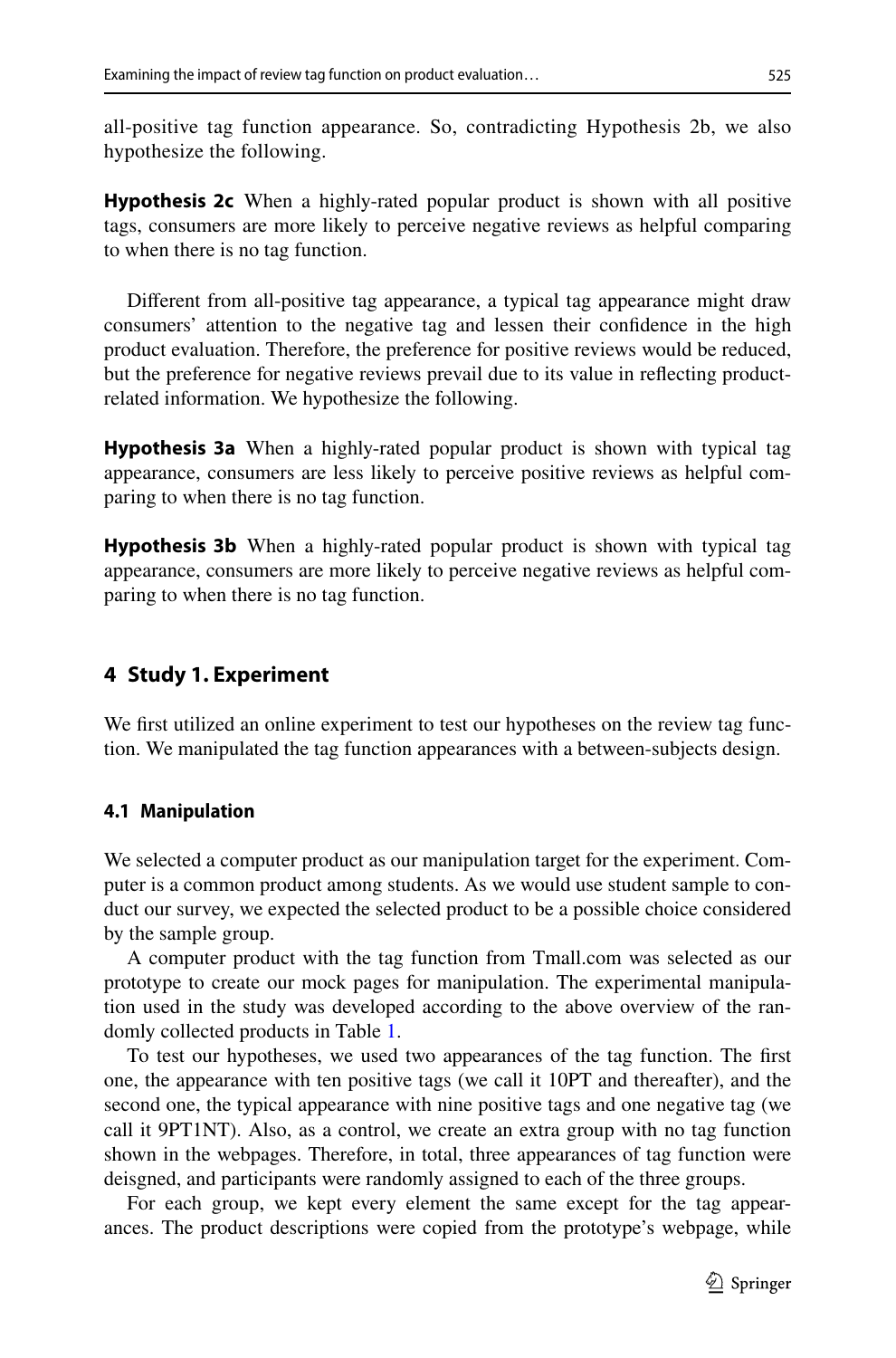eliminating irrelevant information such as recommended products ofered by the seller.

In terms of the product reviews, we frst decided the number of reviews we would use for the mock page. Since normally, people would not read all the reviews for a popular product. As each page of reviews contains only 20 pieces of reviews, consumers would not try to click through all the pages to obtain information. We arbitrarily decided to collect around 200 reviews from the prototype webpage, which would induce at least nine or ten clicks to fnish reading all the reviews.

Tag function had been used in our prototype webpage. It contained ten positive tag labels. For each tag in the prototype webpage, we collected the proportional number of reviews. So, in our mock webpage, the frequency of each review tag showed the number of reviews collected from the corresponding review tag.

Besides the reviews from all the positive tags, we created a negative tag. To avoid bias for any specifc product feature, the negative tag was made with a general label on purpose. After considering the normality of review tag frequency distribution and comparing the current frequencies of positive tags, we set the frequency of the only negative tag as the same as the second lowest frequency of positive tags collected above. And the reviews for the negative tags were selected manually. Two coders independently judged whether the selected reviews matched with the negative tag and whether their evaluations were consistent.

Therefore, 210 reviews for a total of eleven tags were prepared. They were all displayed in each of the three groups. But in 10PT group, only ten positive tags were shown in the tag function area, while in 9PT1NT, nine positive tags and a negative tag were shown.

#### **4.2 Stimulus preparation**

In preparation of the stimuli for our experiment, we needed to identify the sentiment of the text reviews. First, we randomly selected 60 reviews from the prototype's Tmall webpage, with the intention of selecting fve from them as our stimulus reviews.

To assess the sentiment of the reviews, we also recruit two coders to evaluate the sentiment of the reviews. The coders were unaware of the study's purpose. Each coder was presented review texts and were asked to rate whether the review is positive, negative or neutral. To prevent potential biases, we did not present any description of the computer product. Second, to prevent ordering bias, each coder received a diferent random order of reviews. We also made sure the two coders complete the tasks independently.

For the reliability of the coded review sentiment, two reliability scores were calculated for each of the product reviews (Lombard et al. [2002](#page-21-17)). We obtained 0.8208 on Krippendorf's alpha, which exceeded the recommended value 0.70 (Krippendorf  $f(2004)$  $f(2004)$  $f(2004)$ . We also had 96.67% on Cohen's kappa which also exceeded the recommendation value of 0.80 (Cohen [1968](#page-20-5)).

As the sentiment coding is deemed reliable, we dropped the two reviews with coders' disagreed evaluation, and grouped the remaining ones by their sentiment.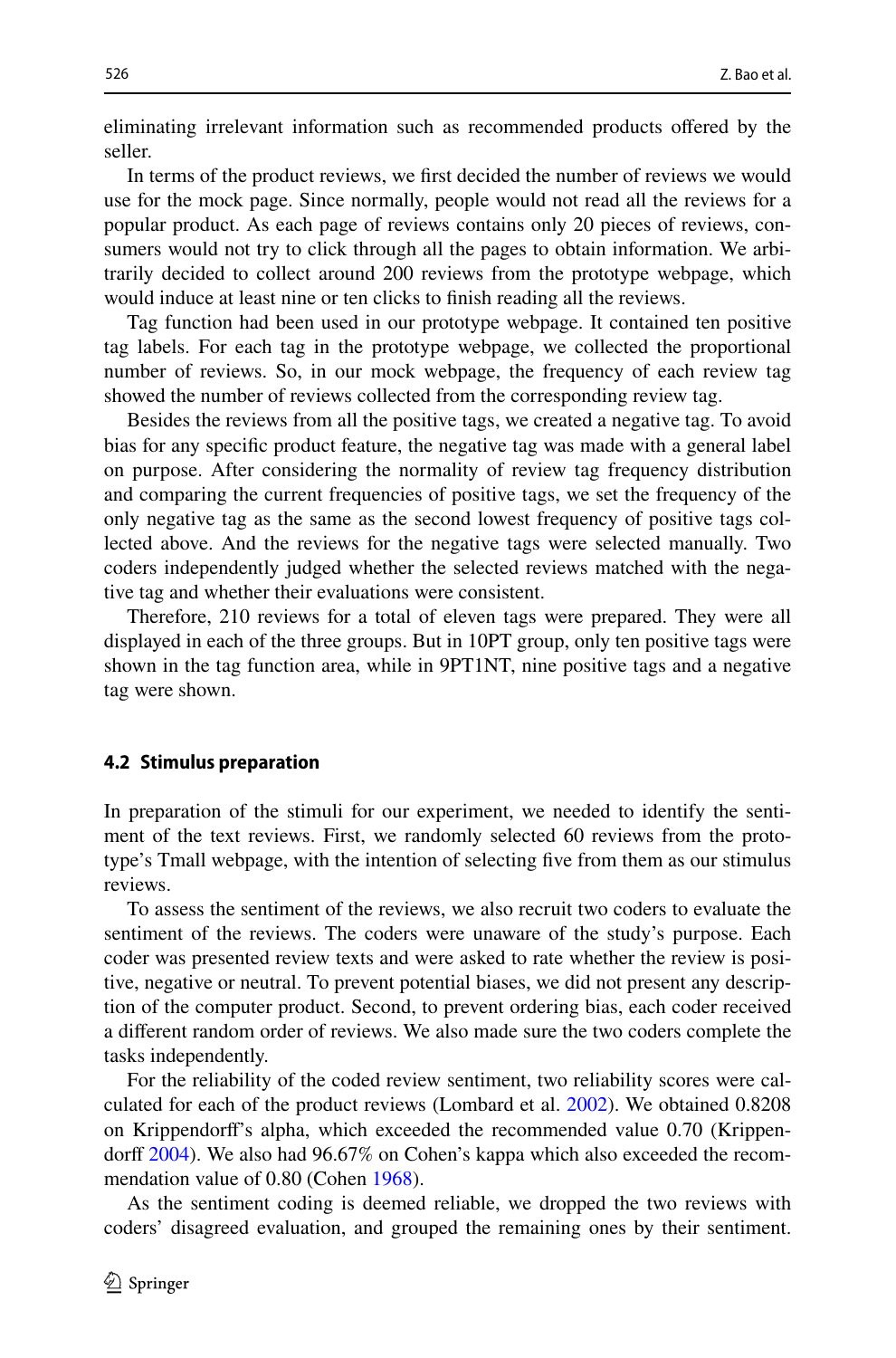Then we randomly selected two from positive reviews, one from neutral reviews and two from negative reviews as our stimulus.

### **4.3 Experiment procedure**

Participants were recruited from an IS course at a Chinese university. Participants received extra credit for their participation, and they were randomly assigned to three experimental conditions.

First, after giving their consent, participants were instructed to read the product information from a webpage of Tmall.com for at least 3 minutes. All participants were able to read Chinese to participate in the survey. They were free to browse all the descriptions or reviews, or to read selected reviews by clicking each review tag of the product. Next, we used an attention test to ensure whether participants did read the product information.

After that, participants received the survey questions, followed by demographic items. They were frst asked to state their overall evaluation of the product. Next, positing randomly in the sequence, fve stimulus reviews are presented to participants, one at a time. By reading each review, participants were asked to report their perceptions of the review helpfulness. The helpfulness perception was measured by using three items adapted from Sen and Lerman [\(2007](#page-21-19)) and Yin et al. [\(2014](#page-22-4)) All items are of 9-point semantic diferential-scale, as presented in Table [2.](#page-10-0) Also, to understand the participants' causal attribution, we asked an additional question measured by a 9-point semantic diferential scale: "To what extent are the contents of the consumer review based on the product?".

### **4.4 Results**

In total, 101 participants completed the experiment. Before we conducted further analyses, we dropped four responses that failed to answer correctly in the attention test. We also dropped fve responses for that their response duration was less than 3 minutes.

| <b>Table 2</b> Measurement flems |                                                                                                                                                                              |  |  |  |  |  |
|----------------------------------|------------------------------------------------------------------------------------------------------------------------------------------------------------------------------|--|--|--|--|--|
| Variable                         | <b>Items</b>                                                                                                                                                                 |  |  |  |  |  |
| <b>Product Evaluation</b>        |                                                                                                                                                                              |  |  |  |  |  |
| PE1                              | How do you think of the product reviewed? [Very good/Very bad]                                                                                                               |  |  |  |  |  |
| PE <sub>2</sub>                  | How do you think of the product reviewed? [Very desirable/Not at all desirable]                                                                                              |  |  |  |  |  |
| Helpfulness perception           |                                                                                                                                                                              |  |  |  |  |  |
| HP1                              | How do you think of the review? [Very useful/Not at all useful]                                                                                                              |  |  |  |  |  |
| HP2                              | How do you think of the review? [Very accurate/Not at all accurate]                                                                                                          |  |  |  |  |  |
| HP <sub>3</sub>                  | Assuming that you were thinking of buying this product, how likely would you<br>be to use the above consumer review in your decision-making? [Very likely/<br>Very unlikely] |  |  |  |  |  |

<span id="page-10-0"></span>**Table 2** Measurement items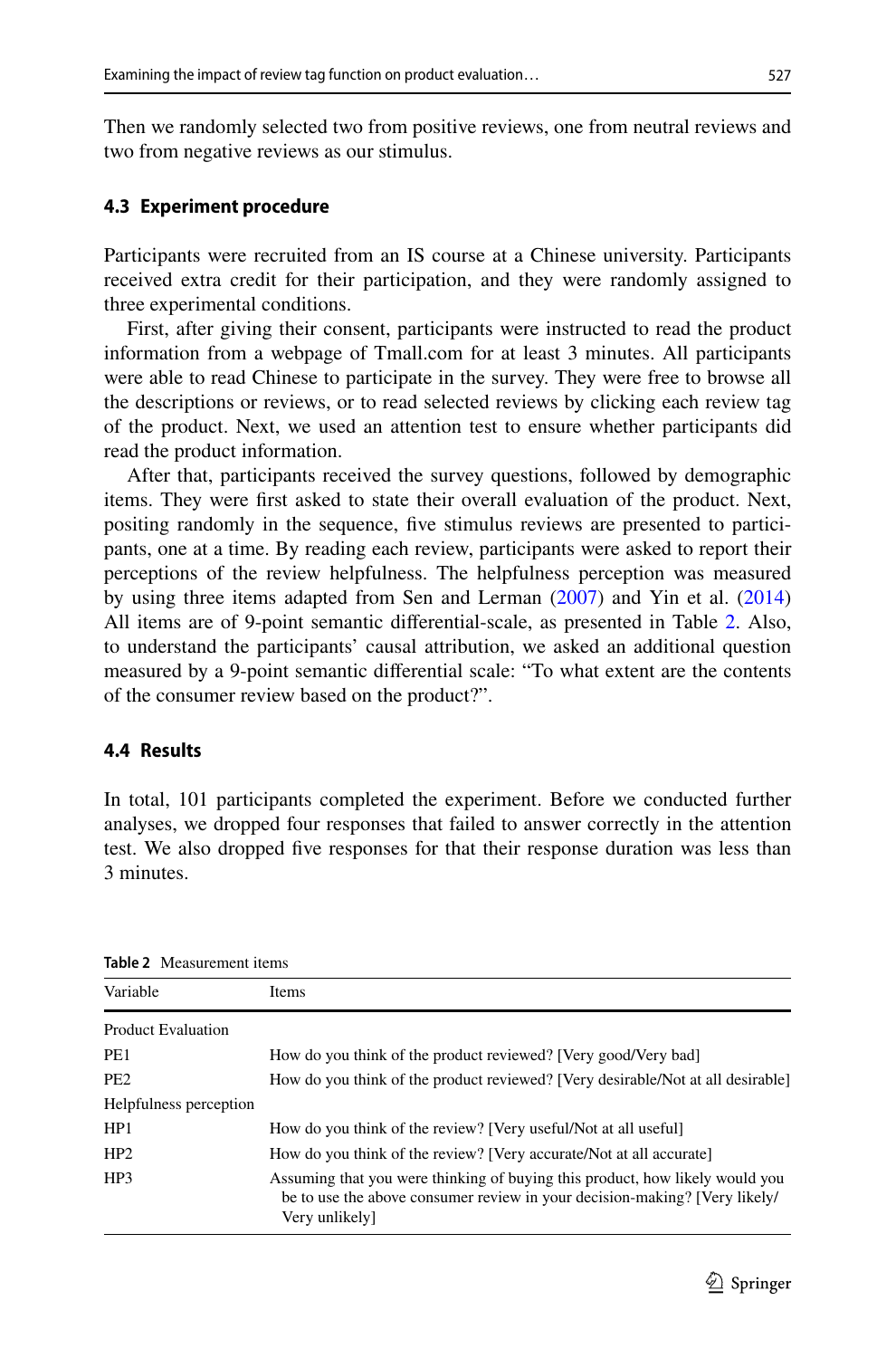| Participants    | Items             | Percentage | Participants                 | Items            | Percentage |
|-----------------|-------------------|------------|------------------------------|------------------|------------|
| Gender          | Male              | 63.04%     | Age                          | $19 - 20$        | 21.74%     |
|                 | Female            | 36.96%     |                              | $21 - 22$        | 65.22%     |
|                 |                   |            |                              | $23 - 24$        | 13.04%     |
| Monthly Expense | Less than 500 rmb | 1.09%      | Years of Using<br>Taobao.com | Less than 1 year | 1.09%      |
|                 | 500-999 rmb       | 25.00%     |                              | Around 3 years   | 45.65%     |
|                 | 1000-1499 rmb     | 53.26%     |                              | Around 4 years   | 27.17%     |
|                 | 1500-1999 rmb     | 11.96%     |                              | Around 5 years   | 13.04%     |
|                 | 2000-2499 rmb     | 4.35%      |                              | Around 6 years   | 6.52%      |
|                 | 2500-2999 rmb     | 1.09%      |                              | Around 7 years   | 4.35%      |
|                 | 3000 rmb or more  | 3.26%      |                              | Around 8 years   | 1.09%      |
|                 |                   |            |                              | 10 years or more | 1.09%      |

<span id="page-11-0"></span>**Table 3** Demographics

<span id="page-11-1"></span>

| <b>Table 4</b> Descriptive statistics<br>and correlation matrics |    | Mean (Std.Dev) PE PE1 PE2 HP HP1 HP2 HP3 |          |                           |                               |  |  |
|------------------------------------------------------------------|----|------------------------------------------|----------|---------------------------|-------------------------------|--|--|
|                                                                  | PE | 6.57(1.32)                               |          |                           |                               |  |  |
|                                                                  |    | PE1 6.88 (1.41)                          | $0.88$ 1 |                           |                               |  |  |
|                                                                  |    | PE2 6.25 (1.56)                          |          | $0.90 \quad 0.58 \quad 1$ |                               |  |  |
|                                                                  | HP | 4.97(2.30)                               |          |                           | $0.14$ $0.13$ $0.12$ 1        |  |  |
|                                                                  |    | $HP1 \quad 5.33 \ (2.50)$                |          |                           | $0.15$ $0.14$ $0.13$ $0.94$ 1 |  |  |
|                                                                  |    | $HP2 \quad 4.69 \ (2.28)$                |          |                           | 0.15 0.13 0.13 0.94 0.83 1    |  |  |
|                                                                  |    | HP3 4.88 (2.56)                          | 0.10     |                           | 0.11 0.06 0.94 0.83 0.83 1    |  |  |
|                                                                  |    |                                          |          |                           |                               |  |  |

After removing all the invalid responses, we had a total of 92 complete responses. Demographics of the participants are shown in the Table [3.](#page-11-0)

Table [4](#page-11-1) shows the descriptive statistics and correlation matrix of constructs.

#### **4.4.1 Measurement reliability and validity**

For exploratory factor analysis, we used principal components analysis with both varimax and oblimin rotations (DeVellis [2016\)](#page-21-20). The result consistently provided two factors. All of our items loaded as expected on their focal factors and loaded less than 0.4 on the other factor. Therefore, we retained all indicators.

Next, we conducted confrmatory factor analysis to examine the reliability and validity of the two constructs in the study. Cronbach's alpha for product evaluation was 0.734 and that for perceived helpfulness was 0.935. Also, the composite rho values for the two constructs were 0.882 and 0.958 respectively, indicating sufficient internal consistency and reliability (Nunnally [1967;](#page-21-21) Hair et al. [2010\)](#page-21-22). To establish convergent validity, we tested the average variances extracted (AVEs) for the two constructs, yielding 0.789 and 0.885, which were well above 0.5 and demonstrated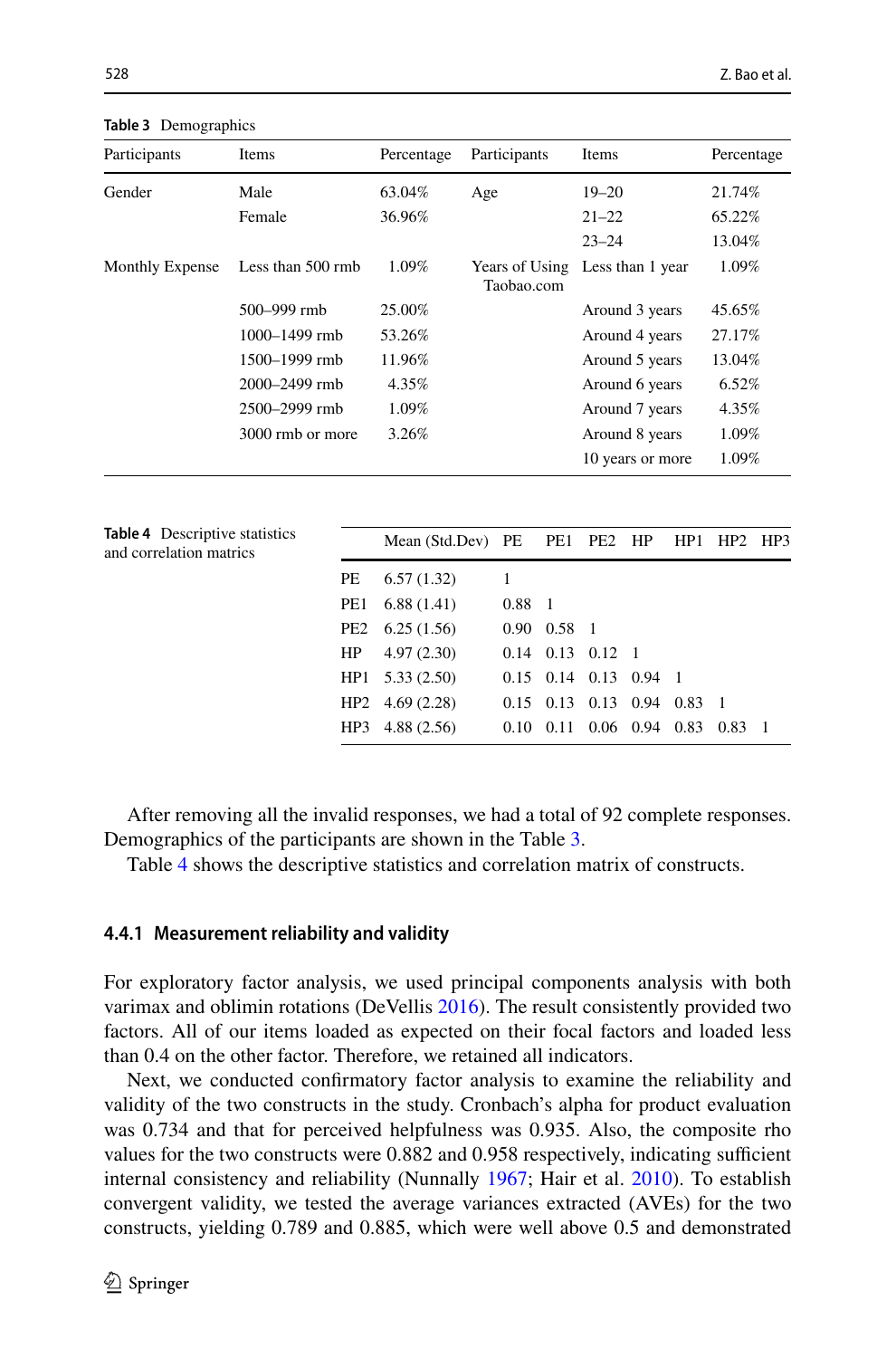convergent validity (Hair et al. [2010](#page-21-22)). Finally, the data also passed the Fornell and Larcker's test, indicating discriminant validity (Fornell and Larcker [1981\)](#page-21-23).

### **4.4.2 Hypotheses testing**

Our frst hypothesis is whether product evaluation varies between with- and withouttag-function groups. A t-test was performed to examine the diference in product evaluations across diferent conditions.

In line with our hypotheses, the result showed that the diference in product evaluation between with-tag-function group and control group was significant  $(M=6.775)$ vs  $6.172$ , t  $(90)=2.12$ ,  $p=0.037$ ). Evaluation to product shown with tag function is signifcantly higher than the evaluation to product shown without tag function, despite that all the other information is the same in both conditions.

Next, we inspected the three groups with more details. We did separate t-tests to examine the two with-tag-function groups comparing to the control group. For the 10PT group, we found that the product evaluation is higher than the evaluation in control group with marginal significance  $(M=6.722 \text{ vs } 6.172, t \text{ (57)} = 1.545,$  $p=0.064$ ). In the 9PT1NT group, the product evaluation is significantly higher than that in control group (M = 6.818 vs 6.172, t (63) = 1.997,  $p = 0.025$ ). Figure [4](#page-12-0) shows the diference in product evaluation at with 95% confdence intervals.

Therefore, we conclude that our Hypothesis [1](#page-7-0) is supported. When product is shown with the two types of tag function, it is evaluated higher comparing with when it is shown without tag function.

To test our hypotheses on tag function's impact on reviews, we converted our data into review level. First of all, we tested whether the positivity bias or negativity bias exist. We performed an ANOVA test to investigate the diference in perception level across positive, neutral and negative sentiment. The results confrmed that both two biases exist ( $M_{\text{positive}}$ =4.780 vs  $M_{\text{neutral}}$ =2.554 vs  $M_{\text{negative}}$ =6.350, F (2,



<span id="page-12-0"></span>**Fig. 4** Product evaluation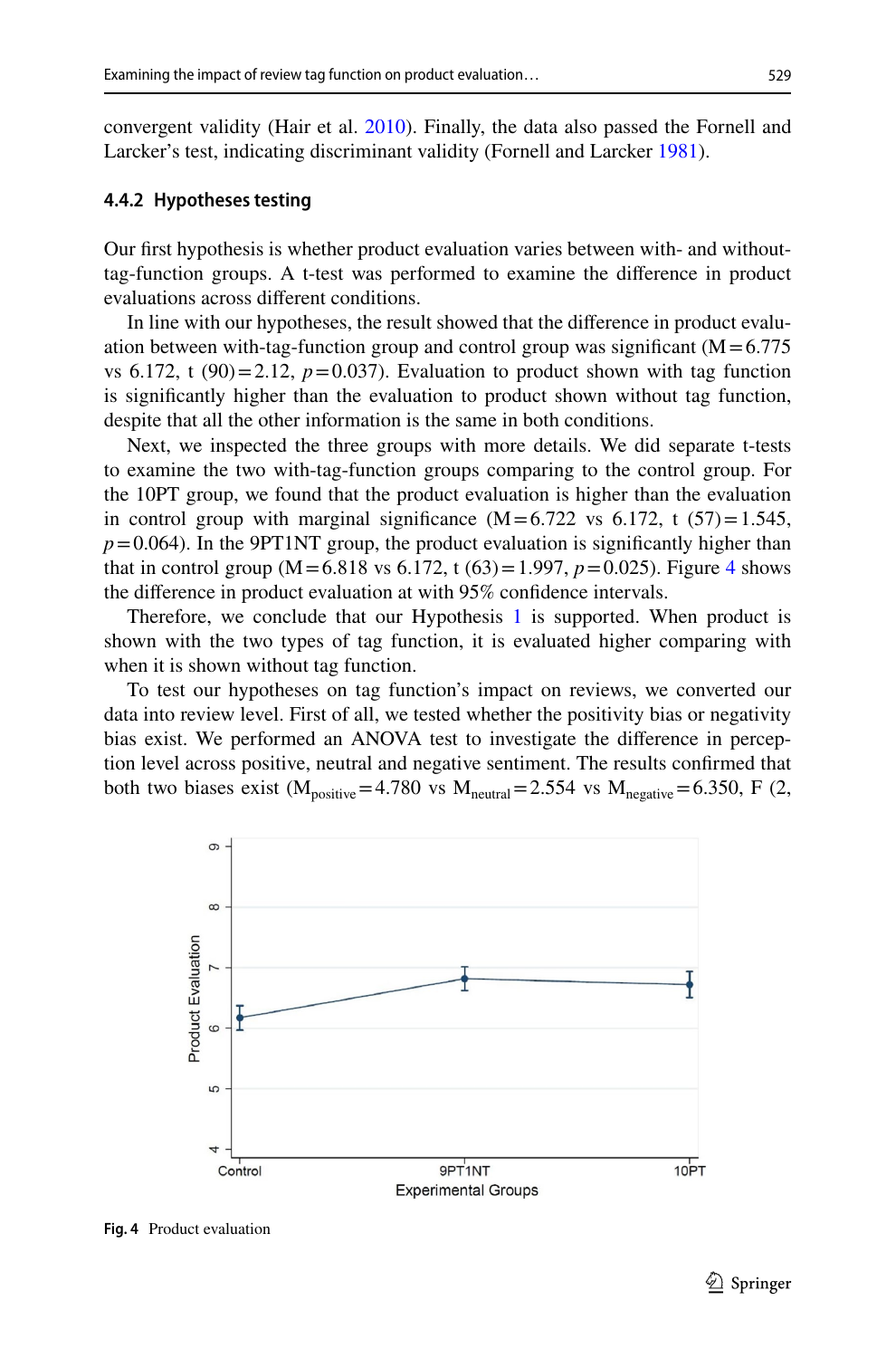$(457) = 132.43$ ,  $p < 0.001$ ). Reviews' helpfulness perception increases when reviews are either positive or negative comparing to when reviews are neutral. Figure [5](#page-13-0) shows the diferences at with 95% confdence intervals.

The responses to our supplementary question on participants' causal attribution also supported our assumption that the more the reviews are attributed to product features, the more they are perceived as helpful. Review helpfulness and the causal attribution were highly correlated and an additional ANOVA test reported signifcant and consistent increases in helpfulness perception across diferent attribution level.

In order to test Hypothesis 2a and 3a together, we selected the responses for positive stimulus reviews. As each participant responded to more than one positive review, a repeated-measure ANOVA was performed to examine the helpfulness perception across the three groups. The results showed that the helpfulness perception for positive reviews is not signifcantly diferent between 10PT and control groups  $(M_{\text{control}}=4.771, M_{10PT}=5.08, F(1,115)=0.47, p=0.6255)$ , or between 9P1NT and control groups  $(M_{control}=4.771, M_{9PT1NT}=4.571, F(1,127)=0.49, p=0.6135)$ . Thus, Hypothesis 2a and Hypothesis 3a are rejected, yet we still see the diference in their marginal efect as shown in Fig. [6](#page-14-0)—helpfulness perception for positive reviews is slightly higher (but insignifcant) for products shown with all positive tags.

We use the responses for negative stimulus reviews to test Hypothesis 2b, 2c and 3b simultaneously. Again, we performed a repeated-measure ANOVA. The results showed the helpfulness perception for negative reviews is signifcantly different across the three versions ( $M_{\text{control}}=6.307$ ,  $M_{\text{9PTINT}}=6.071$ ,  $M_{10PT}=6.741$ ,  $F(2,180) = 3.16$ ,  $p = 0.045$ ). Two separate t-tests were performed to examine the two with-tag-function groups comparing to the control group. Results showed that in 10PT group, the helpfulness perception is signifcantly higher than that in control group  $(t(116)=1.8026, p=0.037)$ . And it showed no difference for helpfulness perception in between the 9PT1NT group and the control group (t



<span id="page-13-0"></span>**Fig. 5** Positivity bias and negativity bias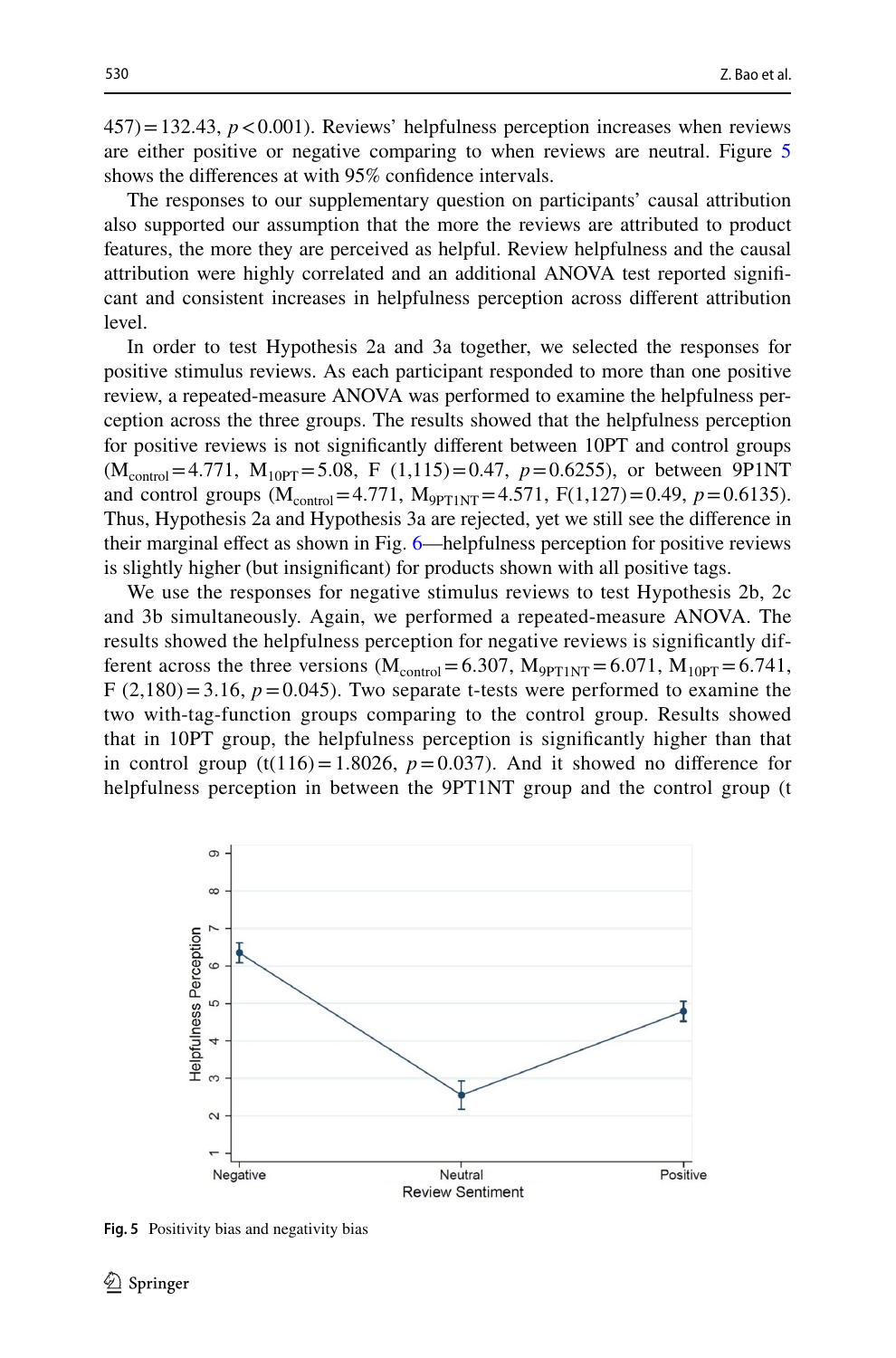

<span id="page-14-0"></span>**Fig. 6** Helpfulness perception for positive reviews

 $(128) = 0.8995$ ,  $p = 0.815$ ). Figure [7](#page-14-1) shows the differences in helpfulness perception at with 95% confdence intervals.

Therefore, Hypothesis 2b and 3b are rejected, but Hypothesis 2c is supported. The helpfulness perception for negative reviews did not show diference between a typical review tag setting and no-tag-function setting. In contrast, when review tags are shown and all positive, negativity bias is larger comparing to it is in notag-function setting.



<span id="page-14-1"></span>**Fig. 7** Helpfulness perception for negative reviews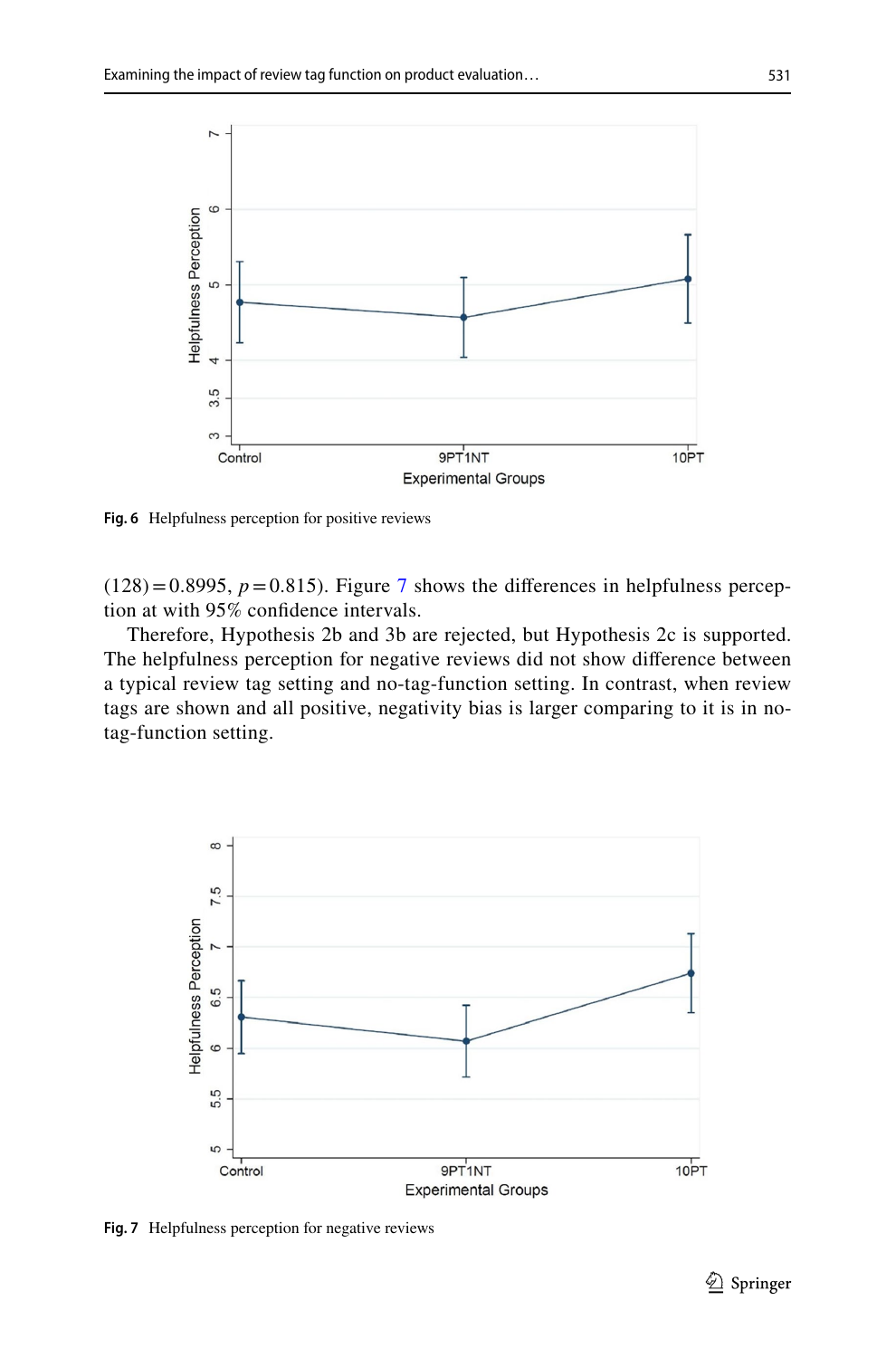We also tested on the neutral reviews. As presented in Fig. [8,](#page-15-0) results of an ANOVA test showed no signifcant diference in helpfulness perception among three groups  $(M_{\text{control}}=2.885, M_{\text{OPTINT}}=2.172, M_{10PT}=2.630, F (2,89)=1.47, p=0.236).$ 

### **5 Study 2. Focus group**

Next, to help further understand the results shown in our study 1, a qualitative study was chosen. We used focus groups to understand consumers thoughts of product evaluation and information perception in online markets, as consumers might not be used to talking about the topic though they are used to shopping online (Morgan [1997](#page-21-24)).

#### **5.1 Design and procedure**

Eligible participants are those that speak Chinese, and had experience in shopping on Tmall.com. We recruited participants in a university and selected four to join our focus group (Ryan et al. [2014](#page-21-25)).

Focus questions developed based on our research questions, as shown in Table [5.](#page-16-0) Questions were related to the three versions of tag-function appearances (as in Study 1) on mattress product. The focus group was conducted in a classroom and lasts for 70 min. It was conducted by two researchers: a moderator and an observer.

The moderator frst asked a few broad question relevant to information search in online shopping. Then the questions were asked following the focus question list. And all participants expressed their opinions to the key questions and they were also encouraged to talk and interact with each other. In the last ffteen minutes,



<span id="page-15-0"></span>**Fig. 8** Helpfulness perception for neutral reviews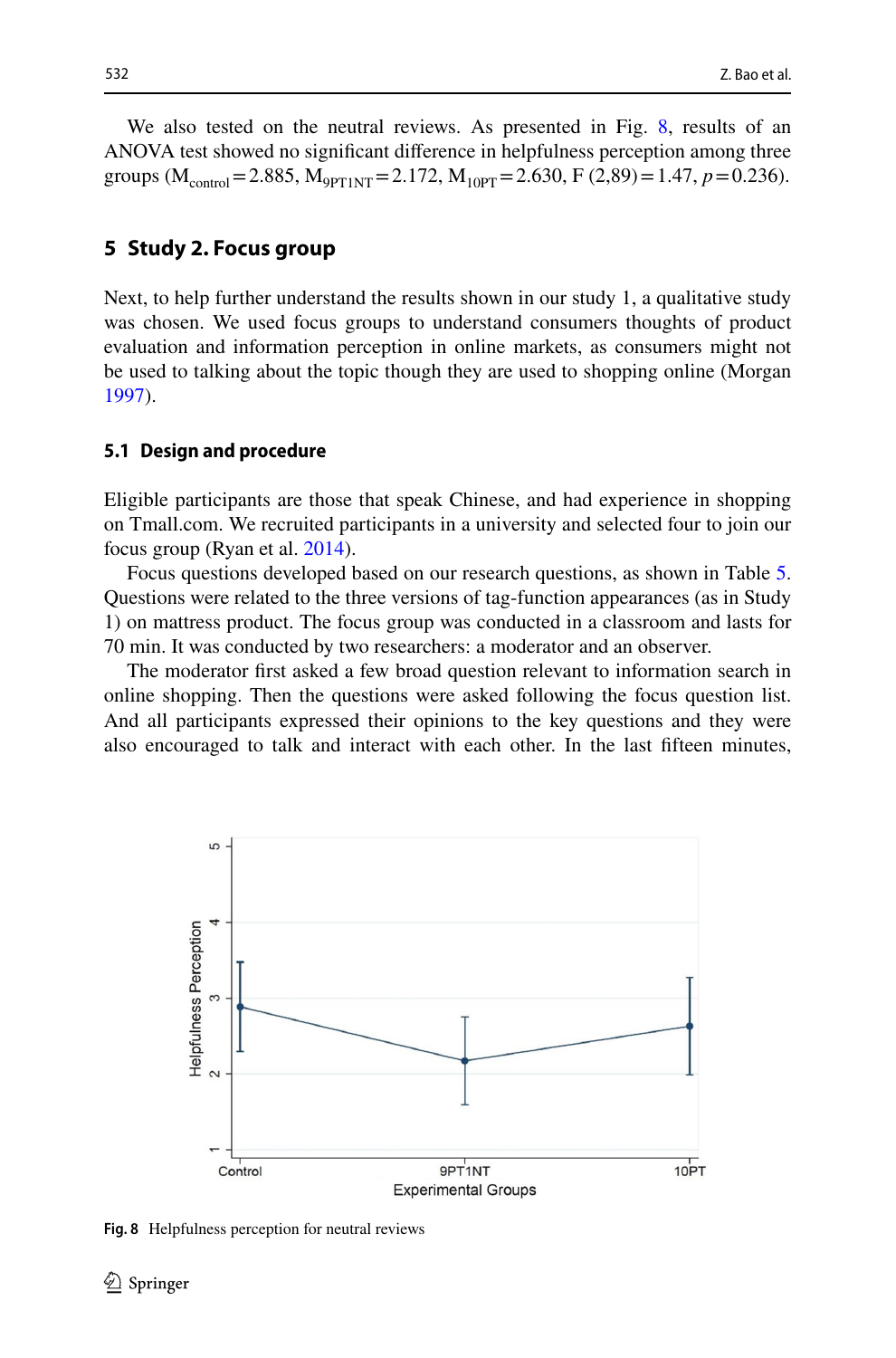<span id="page-16-0"></span>

|  |  | <b>Table 5</b> Focus questions |
|--|--|--------------------------------|
|--|--|--------------------------------|

| Introduction                                                                                                                                            |
|---------------------------------------------------------------------------------------------------------------------------------------------------------|
| How long have you been shopping online?                                                                                                                 |
| Which online shopping platform do you usually use? Do you use Tmall.com?                                                                                |
| What types of products do you often shop online?                                                                                                        |
| Key questions                                                                                                                                           |
| Can you describe your product evaluation process when you shop online?                                                                                  |
| What types of information do you particularly look for when you shop online?                                                                            |
| Suppose you are considering buying a mattress online, please read the product page and browse the<br>information as you want                            |
| How do you like the product?                                                                                                                            |
| How do you use the review tags, and how do you think of them?                                                                                           |
| How do you think of the product if the review tags are shown with all positive tags, and if they are shown<br>with nine positive but one negative tags? |
| How do you think of the positive/negative reviews? Why is the reviewer holding such opinion?                                                            |
| Review questions                                                                                                                                        |
| Do you want to add anything related to the process of product evaluation during online shopping?                                                        |
| Do you want to add anything related to the process of information search during online shopping?                                                        |
| Can you help review all the aspects that you would consider in online product evaluation and information<br>search?                                     |

participants were asked to review the key aspects that they considered when evaluating a product online.

# **5.2 Data analysis**

The focus group was audiotaped and transcripted by verbatim. The transcripts were used as texts for analysis. One member of the research team who has experience in focus group studies analyzed the data. Another member checked the fndings and reviewed the coding of the data.

# **5.3 Findings**

On average, the four participants had eight years of online shopping experience and were aged between 21 and 25 years old, including one male and three female, which is very similar to our sample used in Study 1. The participants all had slight knowledge about mattress product. When they were asked to evaluate the product page, they intuitively expressed their opinions. As there was no additional topics found in the last ffteen minutes, the data saturation was likely to be reached.

### **5.3.1 Benefts of tag function**

The analysis showed that tag function is benefcial to the information search in online markets. The usefulness of the function is consistently agreed by all the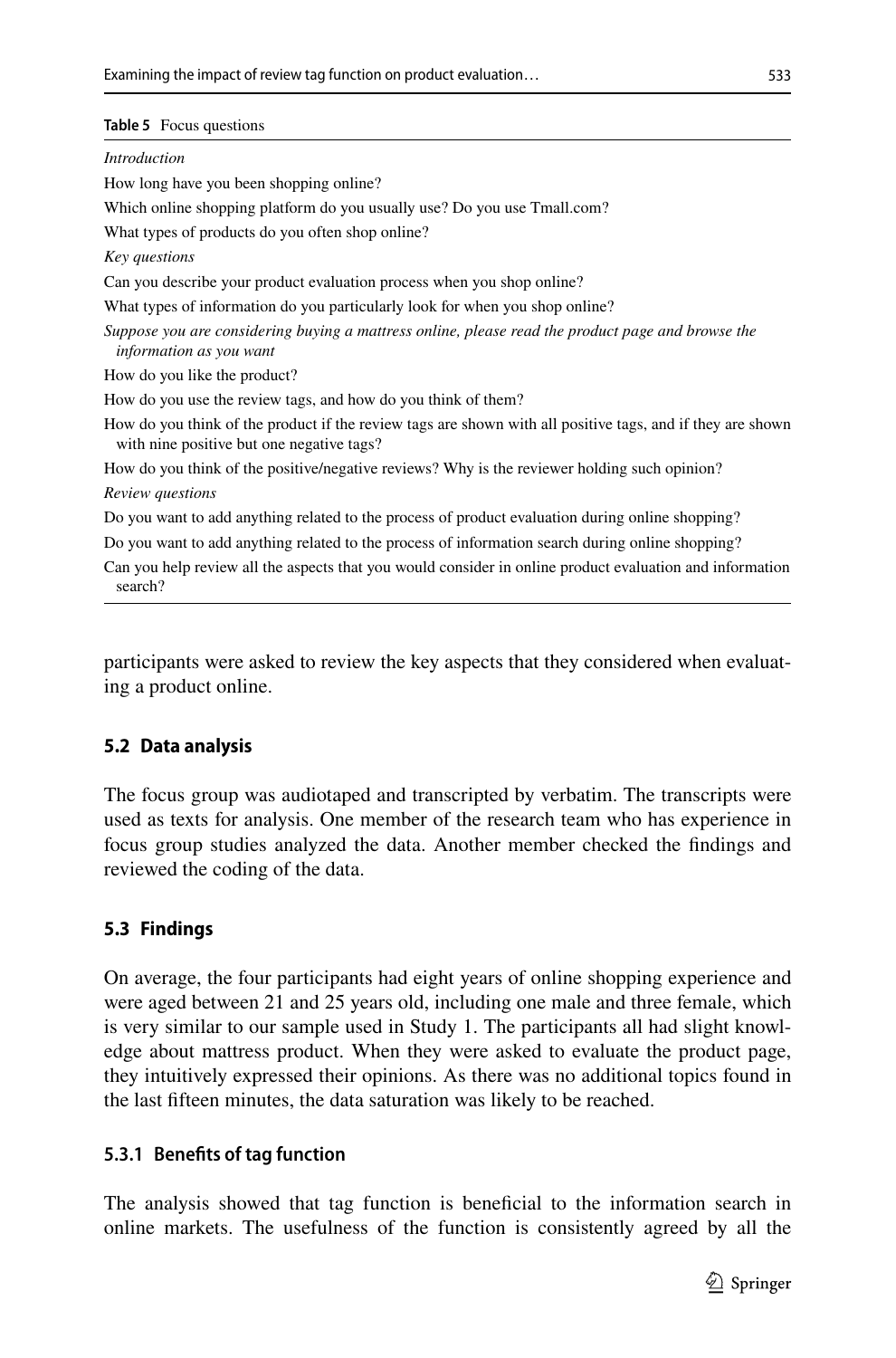participants. Positive tags indeed provide confdence in their reasoning process for the overall positive evaluation, confrming our H1. In addition, they use the tag function not only to learn from prior buyers' opinions on the product, but also to obtain an idea of the key product attributes.

It is very convenient for me to evaluate a product, especially when I have many options. It helps me to identify the product with the most number of red (positive) tags… [Participant 2]

(with the function)… I can learn about the product and to see whether the tags are of my interests. If yes, then I'll take a look at the relevant reviews. Otherwise, I'll just ignore it. [Participant 3]

### **5.3.2 Negativity bias**

It was seen that participants considered the positive information as less important as the negative information. All participants expressed their reliance on negative comments. But the positive reviews are largely neglected by them.

When there is no negative tag, I would start read the reviews and search for negative review comments on purpose… I normally do not read positive comments [Participant 1]

When there are negative tags, I'll only click on the negative tags and read the reviews… most products are positive nowadays… If a product has one or more negative tags, I would probably put the product in my 'waiting' list. Once I found one with better tag appearances, I might never go back. [Participant 3]

With the analysis, we found a possible resolution of the rejection of our H2a, H2b and H3. As people would ignore the positive reviews, the positive comments might not generate diference in consumers' perception among the three versions in Study 1.

Also, for a typical tag appearance, the product's negative comments could be easily found, therefore, the negative comments are easy to be located. But for all positive tag appearance, the negative comments are unnoticeable at the frst glance. So, consumers are more likely to search for it purposely to support the overall positive evaluation, which enhances the importance of negative comments. Thus, our H2c is also supported in Study 2.

#### **5.3.3 Attribute features**

It was found that participants do not merely obtain the information of the number of positive tags and negative tags, they would also take the attributes' features into their consideration when using the tag function. If the attribute is unimportant, or its comments rely much on subjective judgment, participants do not attach a larger weight to the attribute being mentioned.

My taking of negative reviews depends on whether the attribute is important to me. If the attribute is not important, then I don't care… if many people com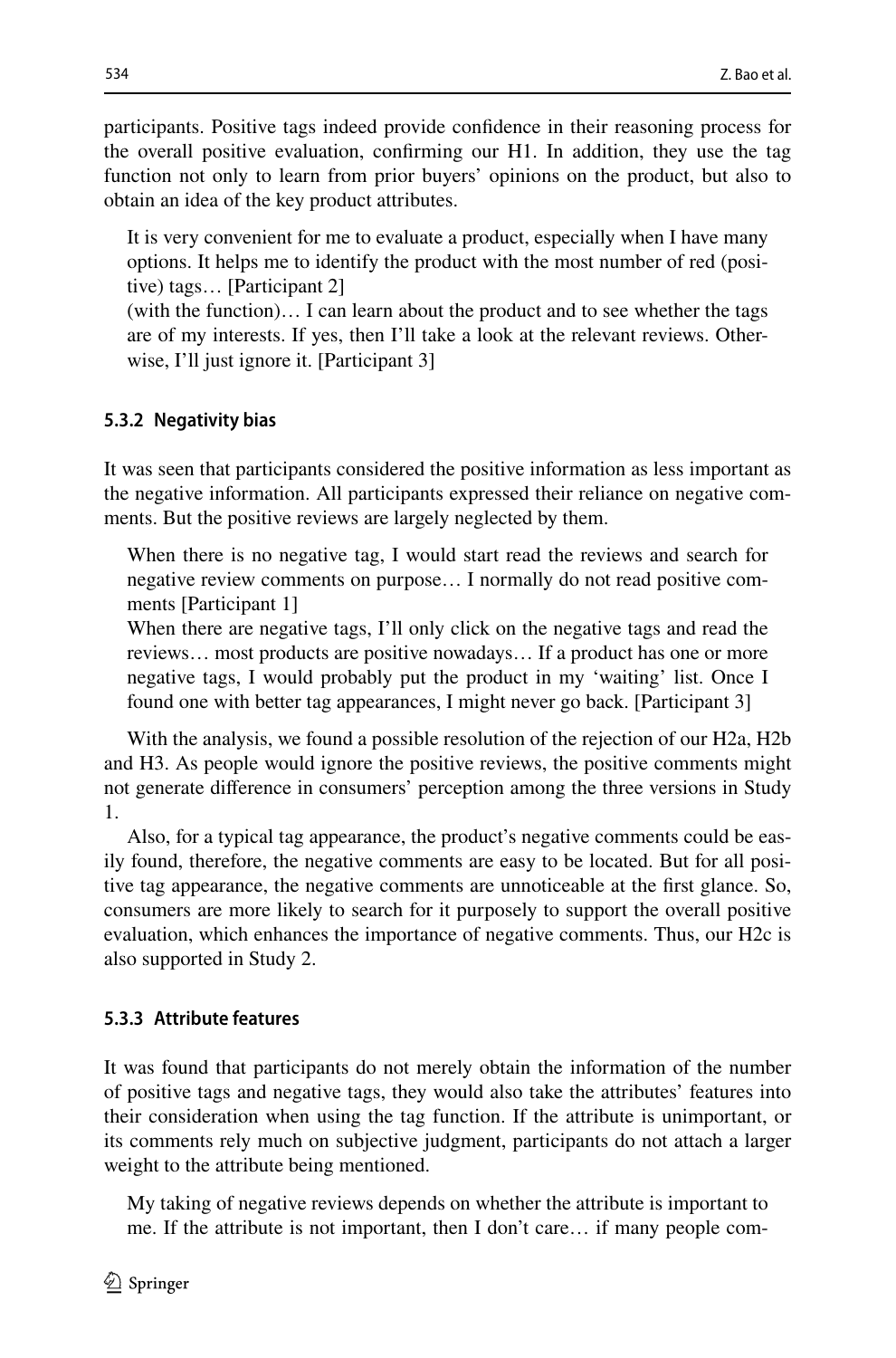ment that a specifc product looks ugly, I won't take the negative tags that seriously as I do know how it looks and I don't think it is ugly. [Participant 4]

Therefore, if there is a negative tag on an unimportant attribute of a product, the seller need not to worry about it. Consumers may not rely on its judgment, and there is also no need for them to particularly look for negative comments.

### **5.3.4 Attribution process**

The analysis showed that the participants inferred the causes of a product opinion. But again, the inference is dependent on the attribute features, i.e. the importance and whether or not can be judged objectively.

I will put more weights on the product-side (causes). [Participants 1] if I found that a reviewer had very similar needs or requirements for it (mattress product), I may particularly rely on her judgments. [Participants 3] It depends. If the reviewer says the mattress is too hard, I may not believe it. It is too subjective. But if the reviewer says the mattress has a strange odor, I will defnitely take it and won't consider the product any more. [Participant 4]

### **6 Discussion**

#### **6.1 Key Findings and contributions**

Using the two studies above, we concluded our fndings of hypotheses testing. In study 1, by directly manipulating the tag function usage, we provide evidence supporting part of our hypotheses. And in Study 2, we used qualitative methods to supplement the results in Study 1 and explored the consumers' product evaluation and information search process.

The research has three major fndings. First, in general, participants give higher product evaluation when tag function is shown, providing stronger confdence in attributing the product quality. Also, this fnding echos with other theories, e.g. the signalling theory (Connelly et al.  $2011$ ) and information processing theory (McGuire [1968\)](#page-21-26), that an augmented perception/attitude could be formed when a strong signal/information cue is sent via information systems. Second, tag function does not lead to signifcant diference in reviews' helpfulness perceptions for positive reviews. Closer inspection using interview revealed that positive comments in review platform are too common to draw consumers' attention, yielding their indifference perception towards positive reviews. Third, overwhelming positivity in tags leads to a higher negativity bias in review perceptions comparing to less positivity in tags (nine positive tags and one negative tag) and no-tag-function situation. Theory development and later interview suggested that validity of extremely positive information could be questioned and erquire consumers' additional examinations.

Our study makes the following contributions. First, we fll in the research gap of investigating the impact of the review tag function in online markets. Prior studies on tag function largely focused on algorithms and techniques for review summarization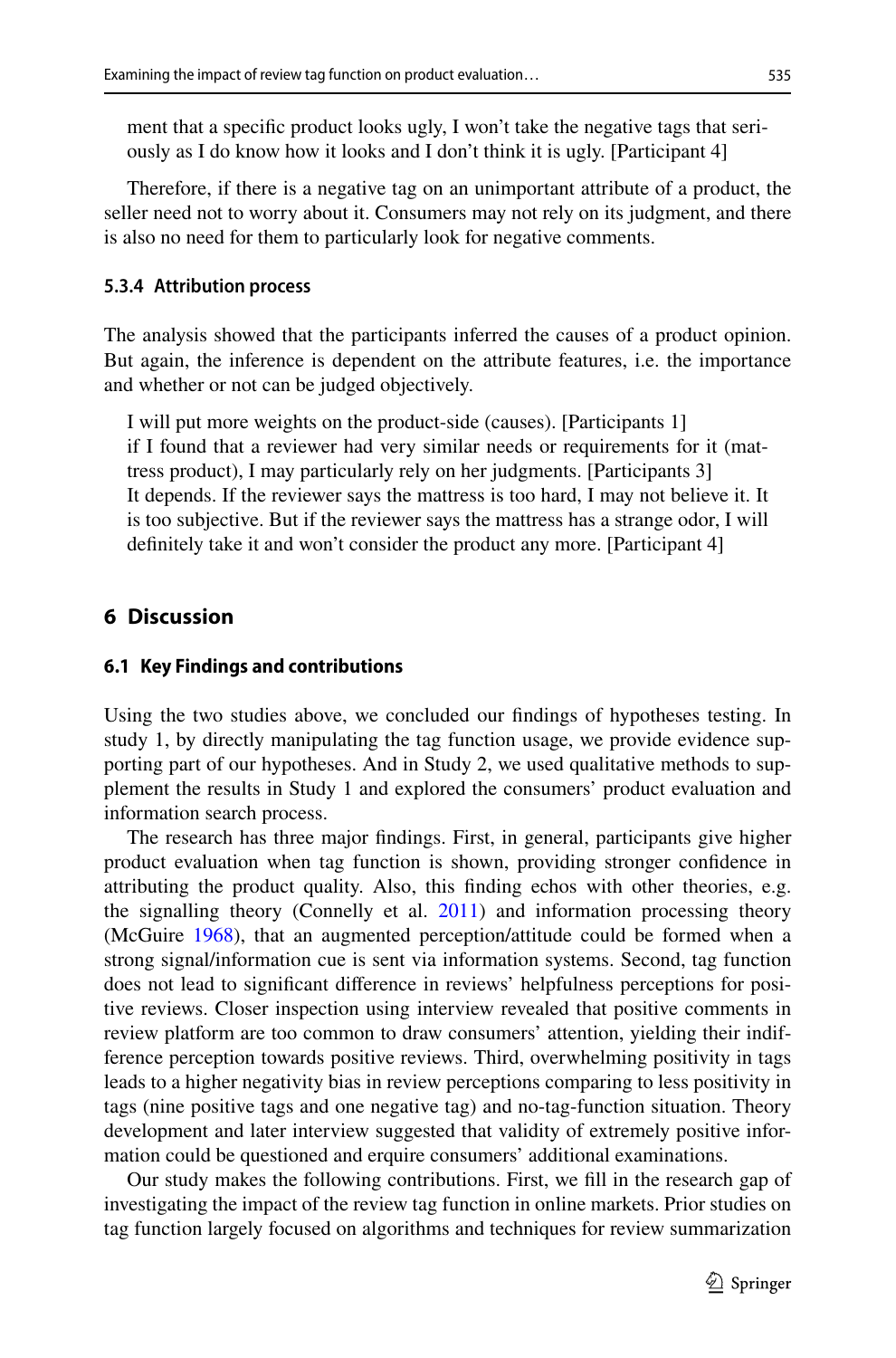(Hu and Liu [2004;](#page-21-5) Tsaparas et al. [2011](#page-22-5)), our research contributes to the understanding of the its role in online markets and shows its impact on product evaluation as well as product review's helpfulness perception.

Second, our fndings add value to the current understanding of consumers' product and review perception during review consumption. As IS scholars have increasingly recognized the important impact of review texts (Chevalier and Mayzlin [2006;](#page-20-7) Archak et al. [2011;](#page-20-2) Bao and Chau [2016\)](#page-20-8), tag function, as a tool integrating the textual power in reviews, shows its efectiveness in infuencing consumers information consumption. Also, our conclusions of helpfulness perception supplements the existing research on the role of review variance. As prior studies reaches inconclusive results on the impact of review variance on review helpfulness perception, we found that sellers could beneft from a slight variance of product opinions.

Third, by adapting the attribution theory, our research provided a new theoretical lens to understand the role of tags function in online marketing. While previous studies in the domain are largely focusing on examining online reviews, our paper took both product evaluation and reviews into consideration under the context of tag functions.

#### **6.2 Practical implciations**

Though the review tag function is not popularly used in current online markets, our fndings provide insights for sellers or platforms in deciding its adoption on popular products. A tag function can not only eliminte information overload and inform sellers of consumers opinions in an aggregated level, but also has the potential of ofering consumers the most important aspects for considering a product, which might in turn infuence the product evaluation and purchase intention.

More specifcally, a typical tag function appearance will produce the best performance of product reviews, enhancing product evaluation and preventing overreaction to the positive or negative reviews. As consumers have the tendency of looking for negative comments even with all positive situations, sellers shall not concern too much about a few negative comments on unimportant features or attributes. To the contrary, they should avoid presenting only positive tags on their product pages, in case their mere negative comments would backfre on the good product reputation.

In addition, various empirical results have found the helpfulness perception of reviews are infuenced by many factors (Yin et al. [2016;](#page-22-0) Hu et al. [2017](#page-21-6); Chen and Lurie [2013\)](#page-20-4). Supplementing their research, our fndings focus on tag function, which is a promisingly useful application in online markets. Since we found that the adoption of tag function would bring higher negativity bias when all tags are positive, practitioners are encouraged to reconsider their adoption decision, so that they would not be backfred by their well-managed positive reviews.

#### **6.3 Limitations**

Our study is not without limitations. Although we studied two appearances of the review tag function in online markets which are more commonly seen in online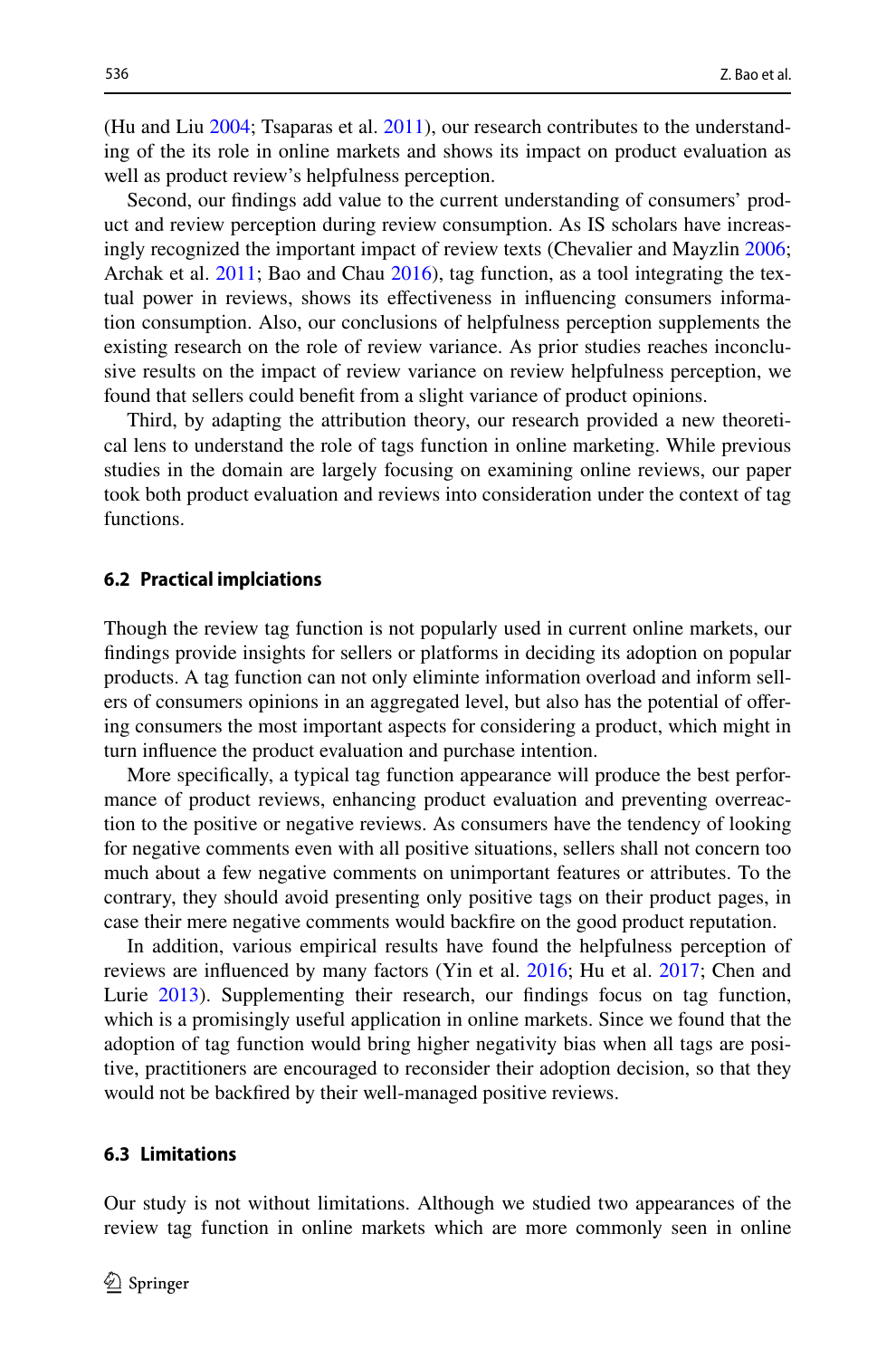markets, other appearances could also be common and worth examining. Based on our result, it is interesting to learn how an increased portion of negative review tags infuence the consumers' product and review perceptions comparing to no-tag-function situation. In addition, currently we use the count of positive/negative tags for describing the tag function appearances, whereas the ratio of the positive and negative tags might be more appropriate for further analyses based on larger data sets.

In studying the impact of consensus information in consumers' causal attribution on product reviews, we emphasized only on the sample representativeness for consensus, leaving other possible elements being unexamined, such as the magnitude and relevance of consensus (Kassin [1979](#page-21-14)).

Besides, from the fndings of Study 2, it is revealed that the attribution process of review opinons is dependent on the importance of attributes being commented in the tags. Subjective perception, preference or consumer knowledge could potentially infuence the process, of which the fndings may contribute to the product review research.

Also, our target prototype is the review tag function for a computer product and a mattress product on Tmall.com. Generalizability issue of the research could be raised due to the differences existing in product type (Huang et al. [2009\)](#page-21-27), culture and languages as well as in shopping convensions. Though we found consistent results for the two product categories, future research could draw on the function usage on other products, or other platforms to explore its role in perceptual and behavioral outcomes of consumers.

**Acknowledgements** This research is supported in part by the General Research Fund from the Hong Kong Research Grants Council (#17514516B), the Seed Funding for Basic Research from the University of Hong Kong (#104003314), and the grants from National Natural Science Foundation of China (Project No. 71701061).

### **References**

- <span id="page-20-2"></span>Archak N, Ghose A, Ipeirotis PG (2011) Deriving the pricing power of product features by mining consumer reviews. Manage Sci 57(8):1485–1509.<https://doi.org/10.1287/mnsc.1110.1370>
- <span id="page-20-1"></span>Ba S, Pavlou PA (2002) Evidence of the efect of trust building technology in electronic markets: price premiums and buyer behavior. MIS Q 26(3):243–268. <https://doi.org/10.2307/4132332>
- <span id="page-20-8"></span>Bao Z, Chau M (2016) A schema-oriented product clustering method using online product reviews. In: International Conference on Information Systems (ICIS 2016)
- <span id="page-20-4"></span>Chen Z, Lurie NH (2013) Temporal contiguity and negativity bias in the impact of online word of mouth. J Mark Res 50(4):463–476. <https://doi.org/10.1509/jmr.12.0063>
- <span id="page-20-3"></span>Chen P-Y, Hong Y, Liu Y (2017) The value of multi-dimensional rating systems: evidence from a natural experiment and randomized experiments. Manage Sci.<https://doi.org/10.1287/mnsc.2017.2852>
- <span id="page-20-7"></span>Chevalier JA, Mayzlin D (2006) The efect of word of mouth on sales: Online book reviews. J Mark Res 43(3):345–354. <https://doi.org/10.1509/jmkr.43.3.345>
- <span id="page-20-5"></span>Cohen J (1968) Weighted kappa: Nominal scale agreement provision for scaled disagreement or partial credit. Psychol Bull 70(4):213. <https://doi.org/10.1037/h0026256>
- <span id="page-20-6"></span>Connelly BL, Certo ST, Ireland RD, Reutzel CR (2011) Signaling theory: a review and assessment. J Manag 37(1):39–67
- <span id="page-20-0"></span>Dellarocas C (2003) The digitization of word of mouth: Promise and challenges of online feedback mechanisms. Manage Sci 49(10):1407–1424. <https://doi.org/10.1287/mnsc.49.10.1407.17308>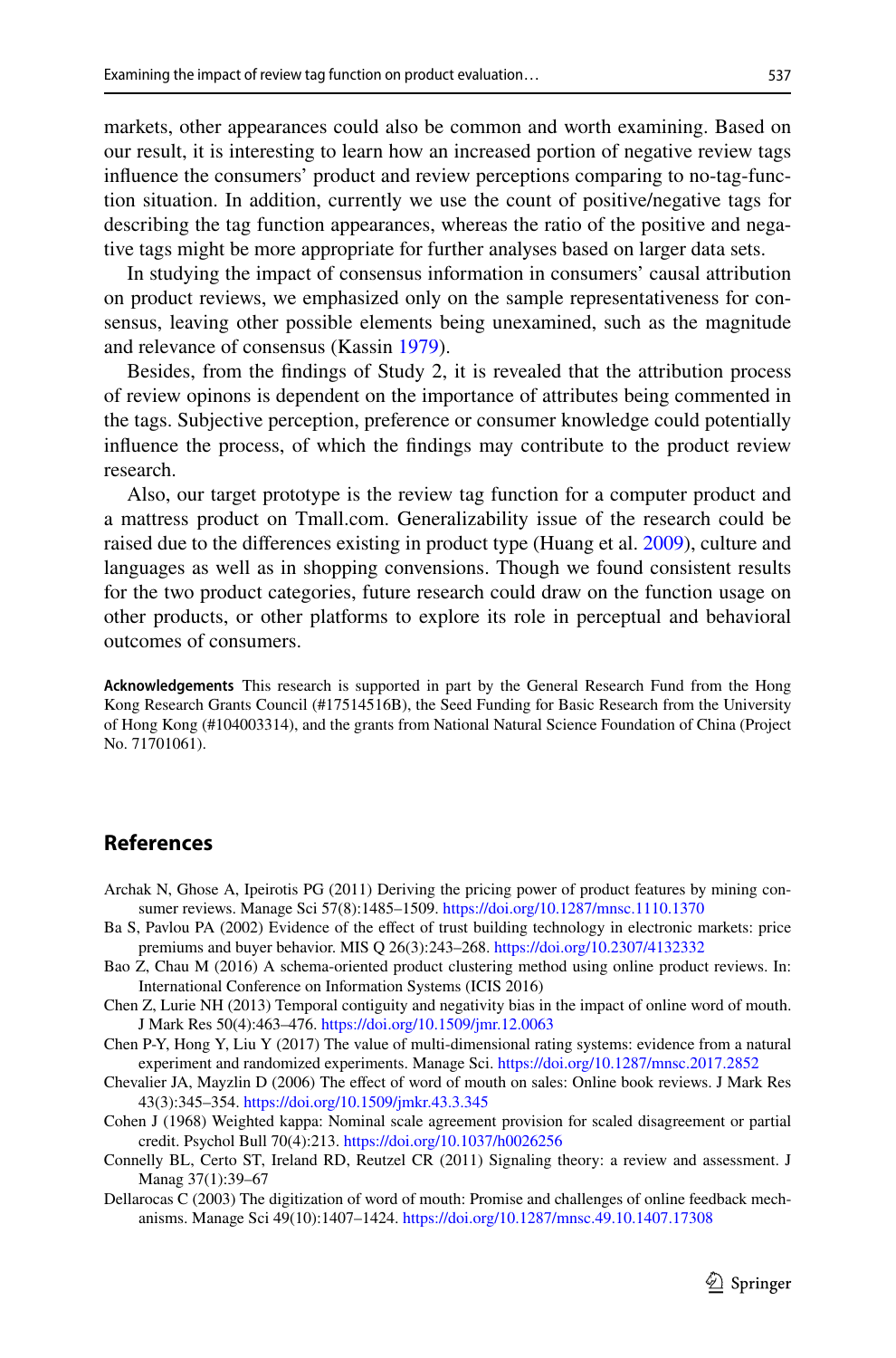- <span id="page-21-20"></span>DeVellis RF (2016) Scale development: Theory and applications, vol 26. Sage publications, Thousand Oaks
- <span id="page-21-1"></span>Dimoka A, Hong Y, Pavlou PA (2012) On product uncertainty in online markets: theory and evidence. MIS Q 36(2):395–426
- <span id="page-21-3"></span>Forman C, Ghose A, Wiesenfeld B (2008) Examining the relationship between reviews and sales: the role of reviewer identity disclosure in electronic markets. Inf Syst Res 19(3):291–313. [https://doi.org/10.](https://doi.org/10.1287/isre.1080.0193) [1287/isre.1080.0193](https://doi.org/10.1287/isre.1080.0193)
- <span id="page-21-23"></span>Fornell C, Larcker DF (1981) Evaluating structural equation models with unobservable variables and measurement error. J Mark Res 18(1):39–50. <https://doi.org/10.2307/3151312>
- <span id="page-21-8"></span>Försterling F (1986) Attributional conceptions in clinical psychology. Am Psychol 41(3):275. [https://doi.](https://doi.org/10.1037/0003-066X.41.3.275) [org/10.1037/0003-066X.41.3.275](https://doi.org/10.1037/0003-066X.41.3.275)
- <span id="page-21-22"></span>Hair JF, Anderson RE, Babin BJ, Black WC (2010) Multivariate data analysis: a global perspective, vol 7. Pearson, Upper Saddle River, NJ
- <span id="page-21-15"></span>He SX, Bond SD (2015) Why Is the crowd divided? Attribution for dispersion in online word of mouth. J Consum Res 41(6):1509–1527.<https://doi.org/10.1086/680667>
- <span id="page-21-7"></span>Heider F (1958) The psychology of interpersonal relations. Psychology Press
- <span id="page-21-5"></span>Hu M, Liu B (2004) Mining and summarizing customer reviews. In: Proceedings of the tenth ACM SIGKDD international conference on Knowledge discovery and data mining, ACM, pp 168–177. <https://doi.org/10.1145/1014052.1014073>
- <span id="page-21-6"></span>Hu N, Pavlou PA, Zhang J (2017) On self-selection biases in online product reviews. MIS Quart 41(2):449. <https://doi.org/10.25300/MISQ/2017/41.2.06>
- <span id="page-21-27"></span>Huang P, Lurie NH, Mitra S (2009) Searching for experience on the web: an empirical examination of consumer behavior for search and experience goods. J Mark 73(2):55–69. [https://doi.org/10.1509/](https://doi.org/10.1509/jmkg.73.2.55) [jmkg.73.2.55](https://doi.org/10.1509/jmkg.73.2.55)
- <span id="page-21-14"></span>Kassin SM (1979) Consensus information, prediction, and causal attribution: a review of the literature and issues. J Pers Soc Psychol 37(11):1966. <https://doi.org/10.1037/0022-3514.37.11.1966>
- <span id="page-21-11"></span>Kelley HH (1967) Attribution theory in social psychology. In: Nebraska symposium on motivation. University of Nebraska Press
- <span id="page-21-12"></span>Kelley HH (1973) The processes of causal attribution. Am Psychol 28(2):107. [https://doi.org/10.1037/](https://doi.org/10.1037/h0034225) [h0034225](https://doi.org/10.1037/h0034225)
- <span id="page-21-10"></span>Kelley HH (1987) Attribution in social interaction. In: Ones EE, Kanouse DE, Kelley HH, Nisbett RE, Valins S, Weiner B (eds) Attribution: Perceiving the causes of behavior. Lawrence Erlbaum Associates Inc, Hillsdale
- <span id="page-21-9"></span>Kelley HH, Michela JL (1980) Attribution theory and research. Annu Rev Psychol 31(1):457–501. <https://doi.org/10.1146/annurev.ps.31.020180.002325>
- <span id="page-21-18"></span>Krippendorff K (2004) Content analysis: an introduction to its methodology. Sage, Thousand Oaks
- <span id="page-21-17"></span>Lombard M, Snyder-Duch J, Bracken CC (2002) Content analysis in mass communication: assessment and reporting of intercoder reliability. Hum Commun Res 28(4):587–604. [https://doi.org/10.1111/j.](https://doi.org/10.1111/j.1468-2958.2002.tb00826.x) [1468-2958.2002.tb00826.x](https://doi.org/10.1111/j.1468-2958.2002.tb00826.x)
- <span id="page-21-2"></span>Lu X, Ba S, Huang L, Feng Y (2013) Promotional marketing or word-of-mouth? Evidence from online restaurant reviews. Inf Syst Res 24(3):596–612.<https://doi.org/10.1287/isre.1120.0454>
- <span id="page-21-13"></span>McGill AL (1989) Context efects in judgments of causation. J Pers Soc Psychol 57(2):189. [https://doi.](https://doi.org/10.1037/0022-3514.57.2.189) [org/10.1037/0022-3514.57.2.189](https://doi.org/10.1037/0022-3514.57.2.189)
- <span id="page-21-26"></span>McGuire WJ (1968) Personality and attitude change: An information-processing theory. In: Greenwald AG, Brock TC, Ostrom TM (eds) Psychological foundations of attitudes. Academic Press, New York, p 196
- <span id="page-21-24"></span>Morgan D (1997) The focus group guidebook, vol 1. Sage publications, Thousand Oaks
- <span id="page-21-0"></span>Mudambi SM, Schuff D (2010) What makes a helpful online review? A study of customer reviews on Amazon. com. MIS Quart 34(1):185–200.<https://doi.org/10.2307/20721420>
- <span id="page-21-21"></span>Nunnally JC (1967) Psychometric theory, 3rd edn. McGraw-Hill, New York
- <span id="page-21-4"></span>Pan Y, Zhang JQ (2011) Born unequal: a study of the helpfulness of user-generated product reviews. J Retail 87(4):598–612. <https://doi.org/10.1016/j.jretai.2011.05.002>
- <span id="page-21-16"></span>Qiu L, Li D (2010) Efects of aggregate rating on eWOM acceptance: an attribution theory perspective. The Pacifc Asia Conference on Information Systems (PACIS 2010)
- <span id="page-21-25"></span>Ryan KE, Gandha T, Culbertson MJ, Carlson C (2014) Focus group evidence: Implications for design and analysis. Am J Eval 35(3):328–345
- <span id="page-21-19"></span>Sen S, Lerman D (2007) Why are you telling me this? An examination into negative consumer reviews on the web. J Interact Mark 21(4):76–94.<https://doi.org/10.1002/dir.20090>